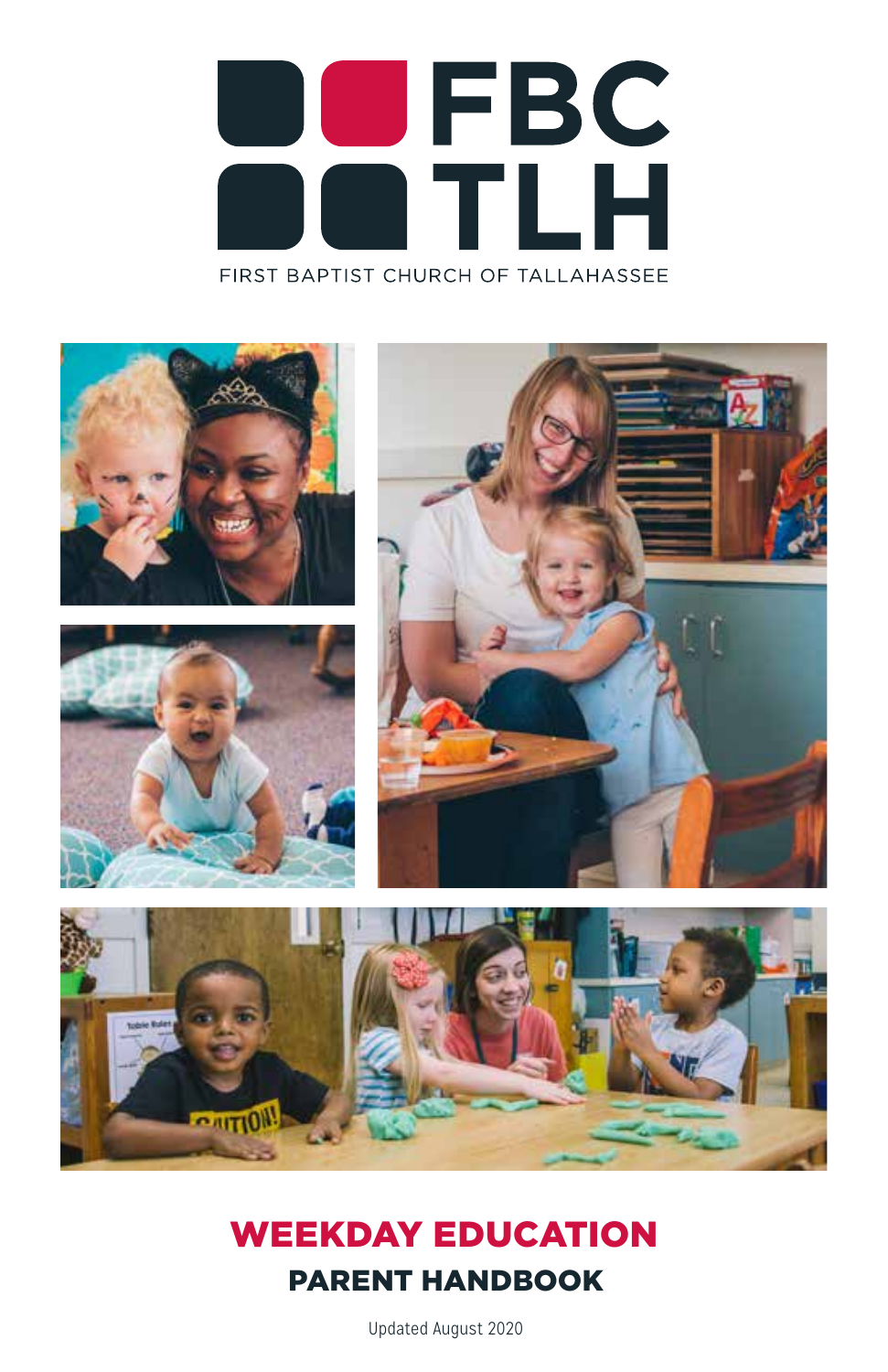## TABLE OF CONTENTS

**FROM FIRST BAPTIST WEEKDAY EDUCATION'S DIRECTORS 1 PHILOSOPHY — CAPITALIZING ON EXCELLENCE 3 PROFESSIONAL STAFF 3**

#### GETTING STARTED **5**

**ENROLLMENT PROCESS 5 ITEMS SUPPLIED BY PARENTS ITEMS SUPPLIED BY CENTER 5**

#### OPERATIONAL PROCEDURES **7**

**HOURS AND DAILY SCHEDULE 7 ATTENDANCE POLICY7 SIGN IN AND SIGN OUT/CHILD PICKUP POLICIES 8 PAYMENTS AND FEE SCHEDULE 8 PAYMENTS 8 WITHDRAWAL 8 LATE PICK-UP POLICY 9 EMERGENCY POLICY IN CASE OF FAILURE TO PICK UP CHILD 9 SUSPENSIONS AND/OR TERMINATIONS POLICY 9 BABYSITTING 10**

#### HEALTH AND SAFETY **11**

**CHILD ABUSE AND REPORTING 11 RILYA WILSON ACT 11 SAFETY AND SECURITY 11 ENVIRONMENTAL EMERGENCY PROCEDURES 12 BUILDING EMERGENCIES 12 SEVERE WEATHER CONDITIONS 13 THREATS OF VIOLENCE 13 ILLNESS POLICY 13 MEDICATION POLICY 14 IMMUNIZATIONS 14 INJURIES AND ACCIDENTS 15 ALLERGY POLICY 15**

#### GENERAL INFORMATION **19**

**MEALS AND NUTRITION POLICY 19 DISCIPLINE POLICY 19 CLOTHING AND PERSONAL ITEMS 20 NAP AND REST TIMES 21 BIRTHDAYS 21 CLOSURES21 PROGRAM22 CURRICULUM 23 ASSESSMENTS 23**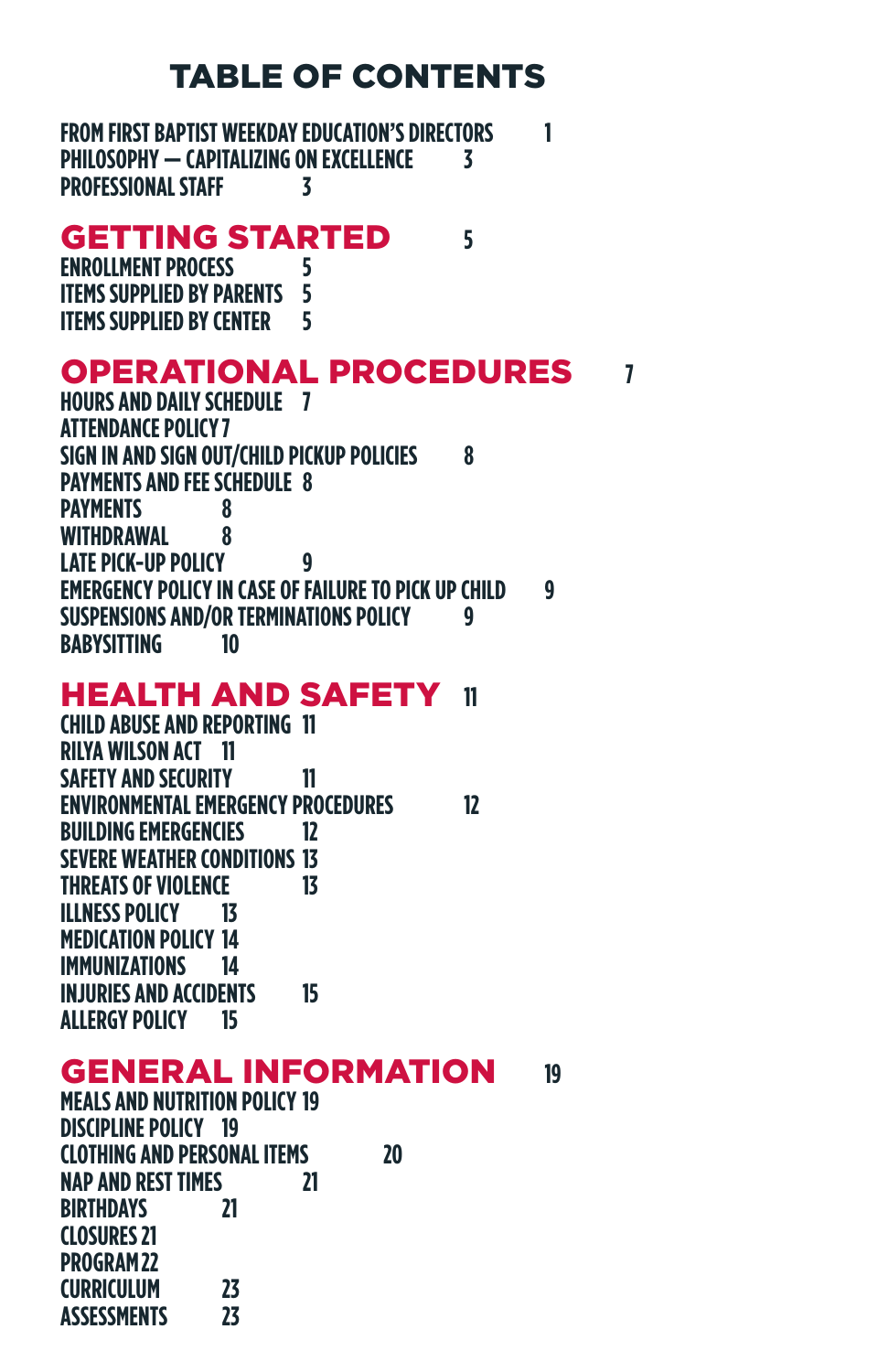## **THE PARENT'S ROLE** 25<br>PARENT CONFERENCES 25

**PARENT CONFERENCES 25 PARENT ENGAGEMENT 25 COMMUNICATION 25 GRIEVANCE PROCEDURES 26 PARENTAL RESPONSIBILITIES 26**

#### SUPPORT SERVICES **29**

**DEVELOPMENTAL SCREENINGS 29 HEARING AND VISION SCREENINGS 29 ENRICHMENT ACTIVITIES 29**

#### **RECEIPT OF HANDBOOK 31**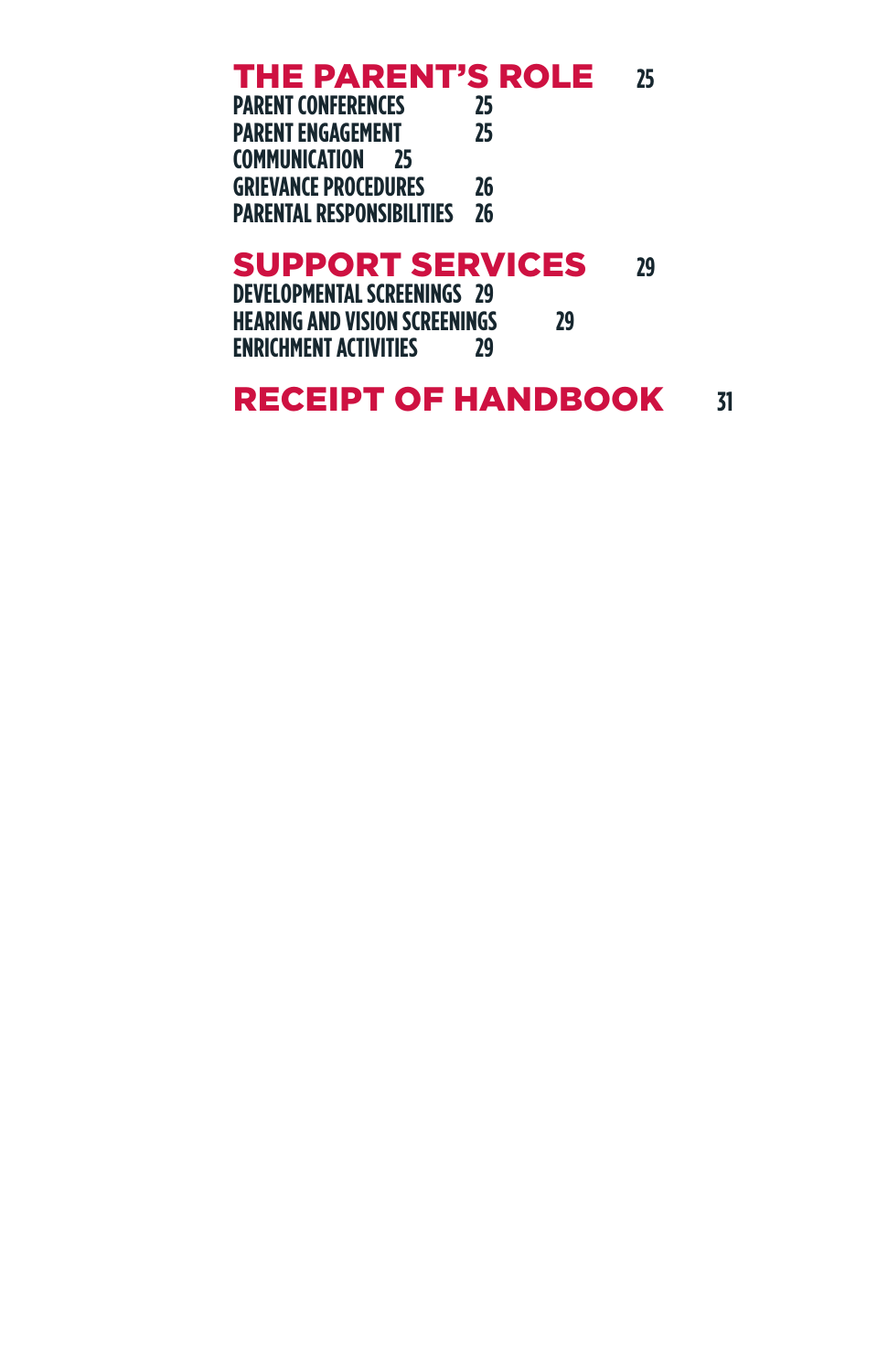#### FROM FIRST BAPTIST WEEKDAY EDUCATION'S DIRECTORS

Dear Weekday Parent:

Thank you so much for the opportunity to share in the most impressionable years of your child's life – birth through five. It is our desire to continually provide the children and our families with a quality Early Childhood Education and consistent leadership. We take seriously the awesome responsibility that lies ahead: to ensure that every child is nurtured by well-equipped and loving teachers, and to provide a stimulating environment for maximum growth and development that is clean and safe.

May God Bless you and your family as we endeavor to bond together with one purpose–to provide a firm foundation in which your child will build upon for life…

Sincerely,

whea

Maranda Andrews, Operations Director Cynthia Tucker, Program Director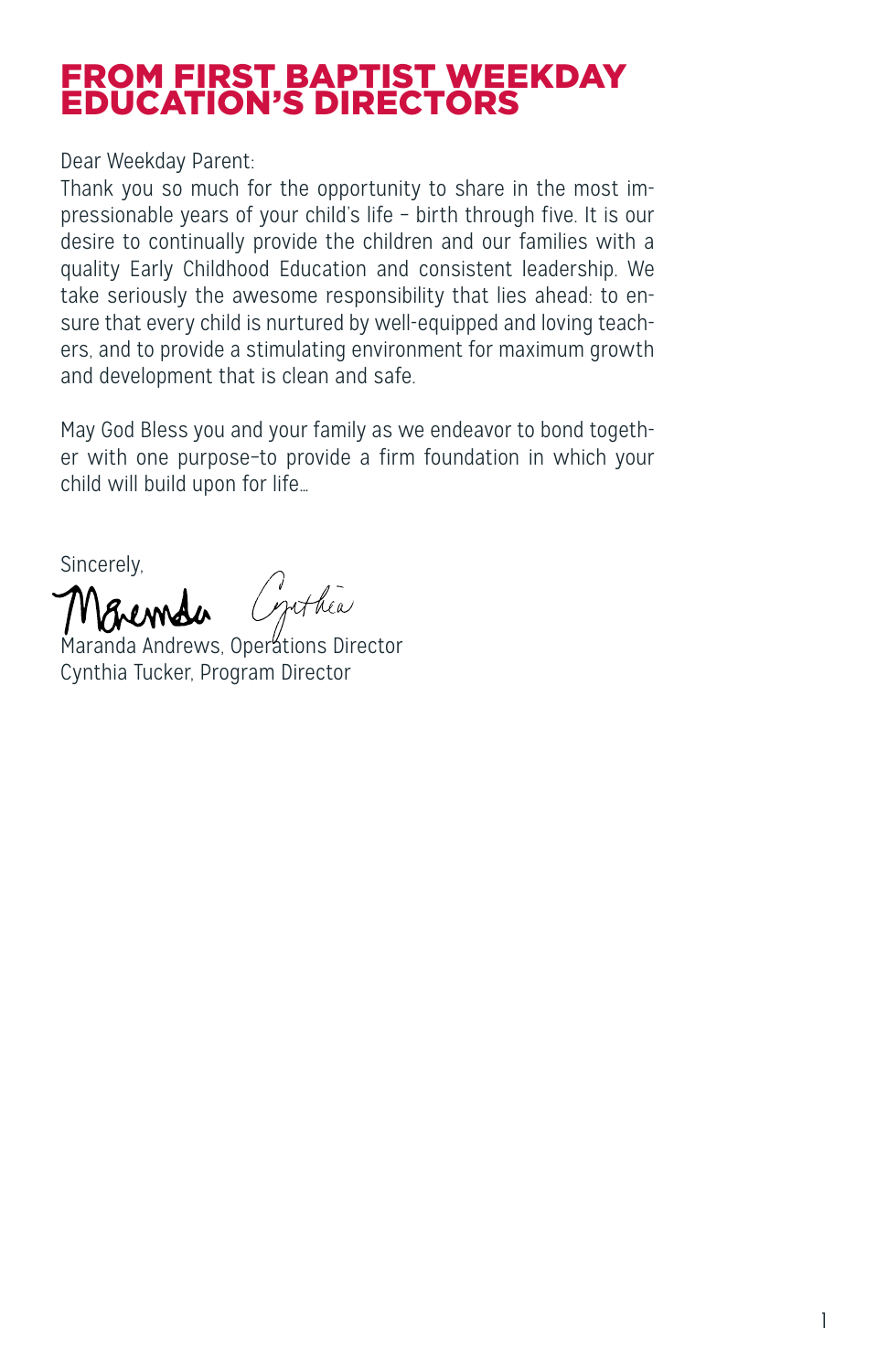#### **PHILOSOPHY — CAPITALIZING ON EXCELLENCE**

First Baptist Church's Weekday Education Ministry (hereinafter "Weekday Education" or the "Center") involves activities that provide a balanced program of early childhood education. We utilize the Wee Learn Curriculum and enhance through the use of themes that provide opportunities for children to learn about God's world and how to live in it. Our activities embrace spiritual, physical, intellectual, social and emotional development. The themes are designed to help lay a foundation for understanding God, Jesus, the Bible, Church, self, family, others, and the natural world.

#### **PROFESSIONAL STAFF**

Each staff member is trained in his or her field, attends ongoing in-service trainings, participates in monthly staff meetings and completes continuing education as required by the State in addition to professional development training.

The staff has daily interaction with the Operations Director and Program Director and monthly meetings to air concerns, suggest ideas or to ask about specific situations. Additionally, the Directors conduct formal observations of each staff member, noting highlights in his or her techniques, special talents and areas for improvement.

Each person employed or volunteering with First Baptist's Weekday Education has passed a Level 2 background check, which includes a federal and state criminal records check.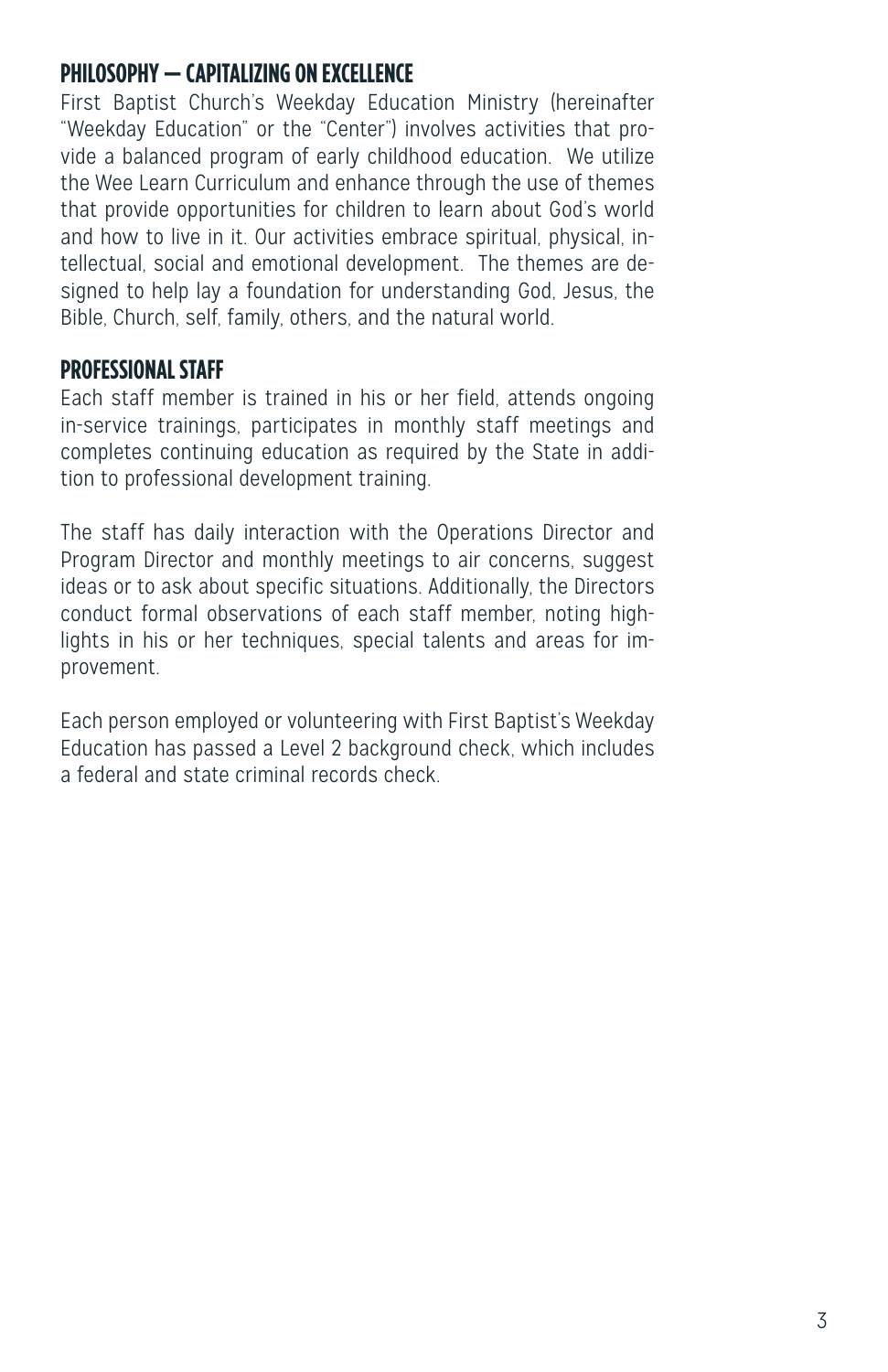## GETTING STARTED

#### **ENROLLMENT PROCESS**

The First Baptist's Weekday Education Operations Director desires to meet with all prospective parents, conducting a thorough tour and in-depth discussion of the parents' needs and preferences. Both parties must feel comfortable and confident that the placement into Weekday is a good fit. Once this is done and a spot is confirmed to be available, you should proceed to the following items.

□ Complete Registration Confirmation Form

□ Pay Registration Fee

□ Submit completed and notarized Enrollment Forms

Submit Direct Debit/Credit Card Authorization Form

□ Read Parent Handbook and Know Your Child Care Facility Brochure

□ Sign Acknowledgment of Receipt (For Handbook and Know Your Child Care Facility Brochure)

□ Review and sign Voluntary Preschool (VPK) Policies if your child will be four by August 31 of this year

 $\Box$  Attend Orientation or schedule a meeting with the new teacher  $\Box$  Submit DOH Form #3040 – Health Form before the first day of child's attendance

 $\Box$  Submit Immunization Certificate before the first day of child's attendance

 $\Box$  Purchase supply items needed for your child (see supply list)

#### **ITEMS SUPPLIED BY PARENTS**

 $\Box$  Formula or breast milk for infant's not drinking milk

 Glass bottles are not permitted for the infant's formula or breast milk

 $\square$  2-4 bibs (more, if needed)

 $\Box$  Diapers (with first and last name on each diaper), 6-8 per day  $\Box$  Four complete changes of clothes (including underwear and

socks); if toilet training, at least 3 extra changes

 $\Box$  Fitted crib sheet(s) for mat(s) and a small blanket (only if your child will be sleeping on a mat)

#### **ITEMS SUPPLIED BY CENTER**

- Breakfast snack, lunch, and afternoon snack
- Wipes
- Crib linens (Infants)
- Burp cloths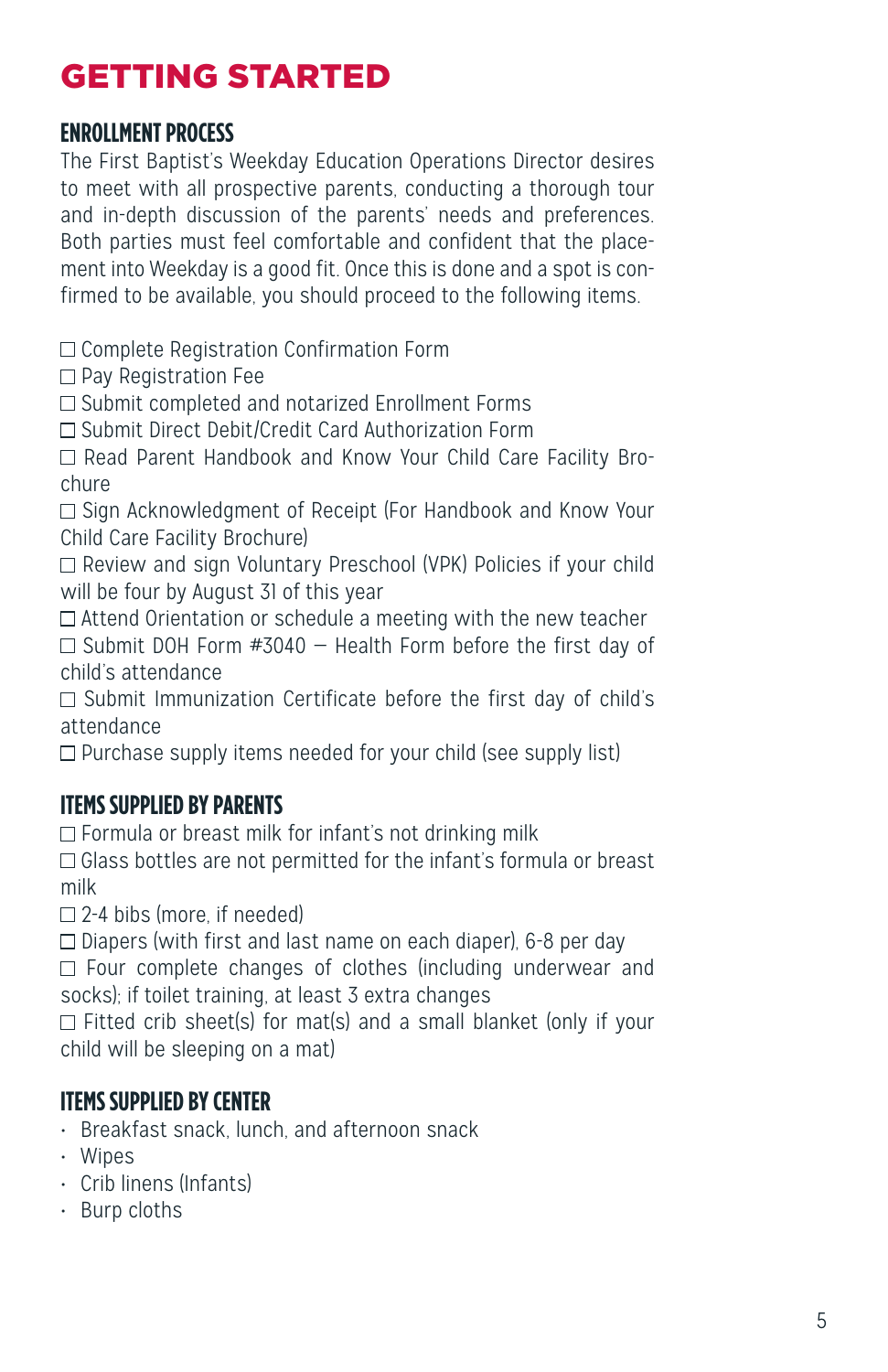## OPERATIONAL PROCEDURES

#### **HOURS AND DAILY SCHEDULE**

Weekday Education is opened Monday – Friday, from 7:30AM until 5:30PM. A daily schedule will be posted in your child's classroom for your viewing. If you have questions or ideas concerning your child's daily schedule, please feel free to contact your child's teacher or the Weekday Operations Director.

#### **ATTENDANCE POLICY**

Your child is expected to attend the Center daily. For maximum growth, each child needs to be in attendance no later than 9:00AM.

If your child will be late, please inform the Weekday Office so that he or she may be included in the lunch count.

If the child comes in later than 12:00 noon, parents are asked to bring their child after nap time is over.

All children must be signed in and out of the Center daily. Please be sure to notify all authorized persons to first report to the Main Office downstairs.

Your monthly tuition payment will remain the same regardless of absences for your child to receive care without interruption.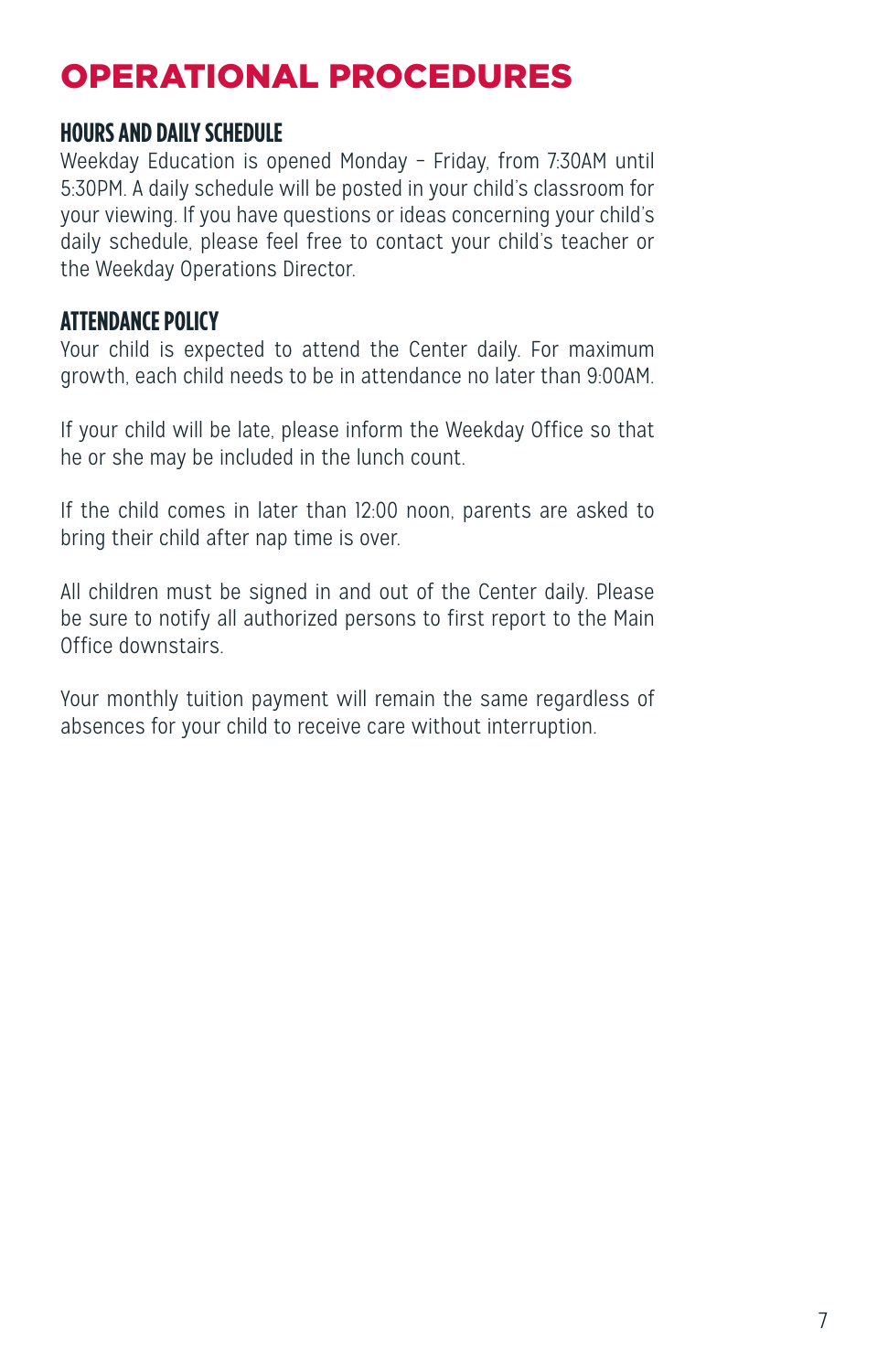#### **SIGN IN AND SIGN OUT/CHILD PICKUP POLICIES**

Signing your child in and out is required by licensing and will be enforced.

No children will be released to an unauthorized person. Each child must be signed in and out daily. Each child must also have a Pick-up Authorization Form on file indicating those individuals (who must be over the age of 17) authorized to remove the child from Weekday Education. Parents are also required to leave three contact person names and telephone numbers in case of emergency.

Any day that anyone other than a parent is picking up your child, please email the Operations Director.

Please ask anyone picking up your child to bring a photo ID with them. Until the Center's staff becomes familiar with authorized individuals, photo ID will be required to verify the person's identity upon pick up.

#### **PAYMENTS AND FEE SCHEDULE**

- Annual registration fee.
- One payment option is available: The entire amount is payable on the 5th each month.
- Weekday uses an automated payment system that receives only Credit Cards or ACH payments. There is a \$25 fee for any declined payments, and you will be asked to provide another card.
- Weekday will only implement a rate change after a 30-day notice has been given.
- A family discount of \$40 will be given for each additional sibling enrolled in Weekday.
- $\cdot$  If your child enters the Program between the 1st and the 15<sup>th</sup> of the month, you will need to pay for the full month. If your child enters the Program any time after the 15<sup>th</sup> of the month, you will be charged for half of the month. This does not apply to **Withdrawals**.
- After one week of non-payment, childcare services will be terminated.

#### **PAYMENTS**

If your child enters the Program between the  $1<sup>st</sup>$  and the  $15<sup>th</sup>$  of the month, you will need to pay for the full month. If your child enters the Program any time after the 15th of the month, you will be charged for half of the month.

#### **WITHDRAWAL**

Notification of withdrawal from Weekday must be submitted on an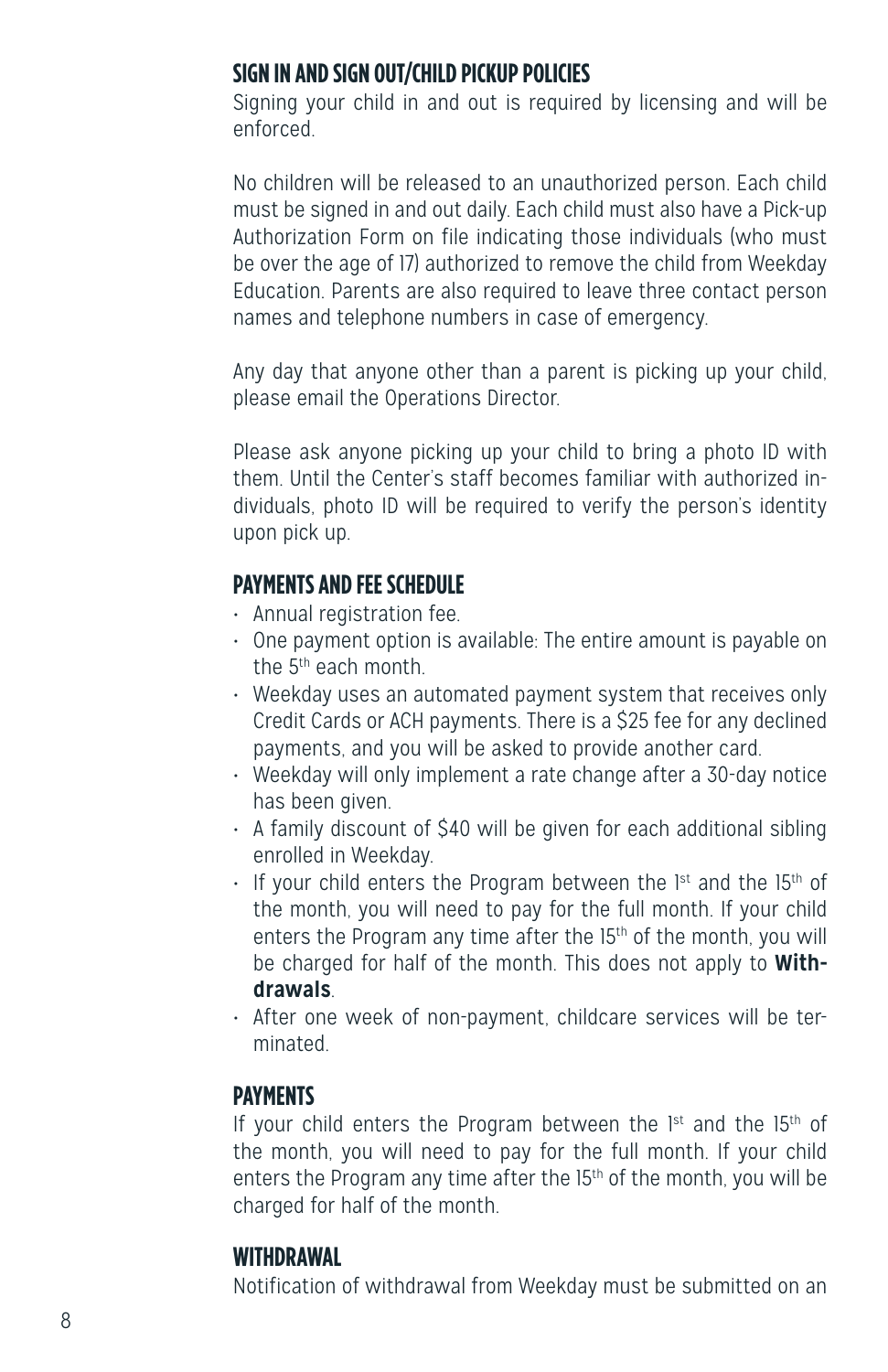Official Withdrawal Form (can be picked up from the Main Office). This notification must be received at least 30 days before actual date of withdrawal.

#### **LATE PICK-UP POLICY**

Weekday Education closes at 5:30PM. Students are brought to the Main Offices at 5:25PM, and parents are called at 5:40PM. If your child is not picked up by closing time, there will be a late fee of \$10 for the first 15 minutes and \$2 for every minute after that. Late pick-up fees will be applied to your account. We understand that emergencies occur. In case of an emergency, please call the Center so that we know and can decide at that time.

#### **EMERGENCY POLICY IN CASE OF FAILURE TO PICK UP CHILD**

If a child is not picked up by 5:30PM, staff shall use all contact information in attempting to arrange for the earliest possible pick up of any child remaining in the Center. Staff shall contact the Operations Director if parents are unreachable and when an alternate pick up might need to be arranged. If we have not had phone contact with a parent by 6:15PM, we will begin calling emergency contacts. If we release a child to one of the emergency contacts and staff then leaves for the evening, the information will be left on the parent's voicemail, if possible, and a message will be posted on the Center's Main Office door. If a child has not been picked up by one hour after the Center's closing time or after notification of emergency evacuation, and all attempts to reach parent/guardians have been unsuccessful, staff shall call the Police or Sheriff (depending on the jurisdiction of where the child lives) and request that they assist us in locating a responsible adult to pick up the child. If the Police report that they are unable to locate a responsible adult, then staff shall immediately call Department of Children and Families Protective Services and request that they arrange to have someone from Protective Services pick up the child from the Center as soon as possible.

Staff will carefully and fully document all efforts, including names and times, throughout this process and provide documentation to the Operations Director the following workday.

#### **SUSPENSIONS AND/OR TERMINATIONS POLICY**

The policies outlined in this Handbook are strictly enforced to provide fairness to all parties that render and receive services. It is therefore important that each parent/guardian carefully review the conditions listed below.

Suspensions or Terminations will be enforced for one or more of the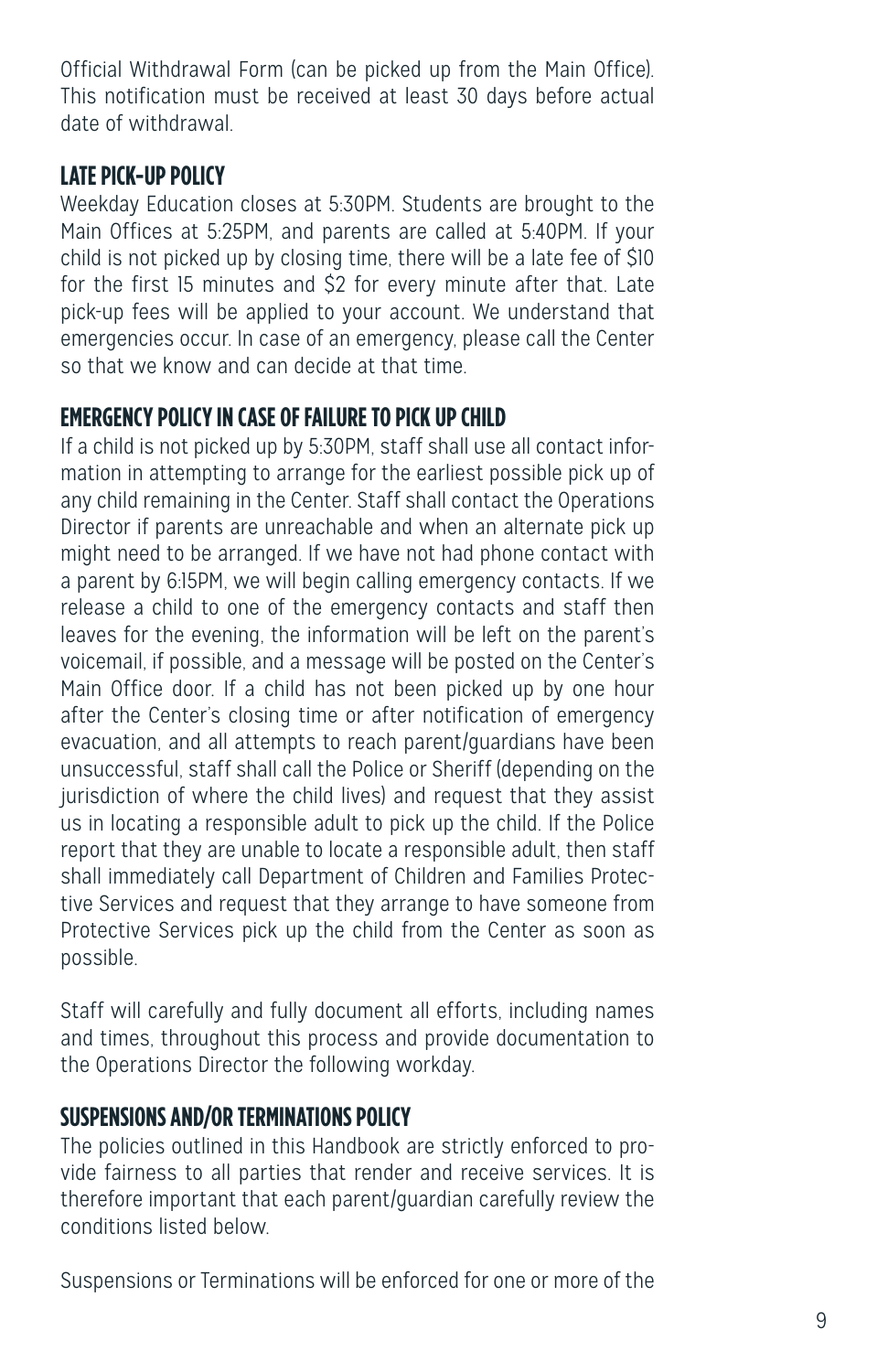following reasons:

- Failure to pay for services rendered (fees) or failure to pay on time.
- If receiving tuition assistance or VPK voucher, failure to maintain eligibility requirements and/or re-determination responsibilities.
- Failure to provide updated Health and Immunization Records for each child as required.
- Failure to abide by Weekday Education's rules and regulations.
- Aggressive parent and or child behavior (name-calling, cursing, hitting, threatening, or abusive behavior toward an Administrator, teacher or any staff member), parents will be asked to pick up their child.

#### **BABYSITTING**

We ask for your cooperation and support by refraining from asking any of our teaching staff or administration to provide care for your children at any time other than when they are in the Center.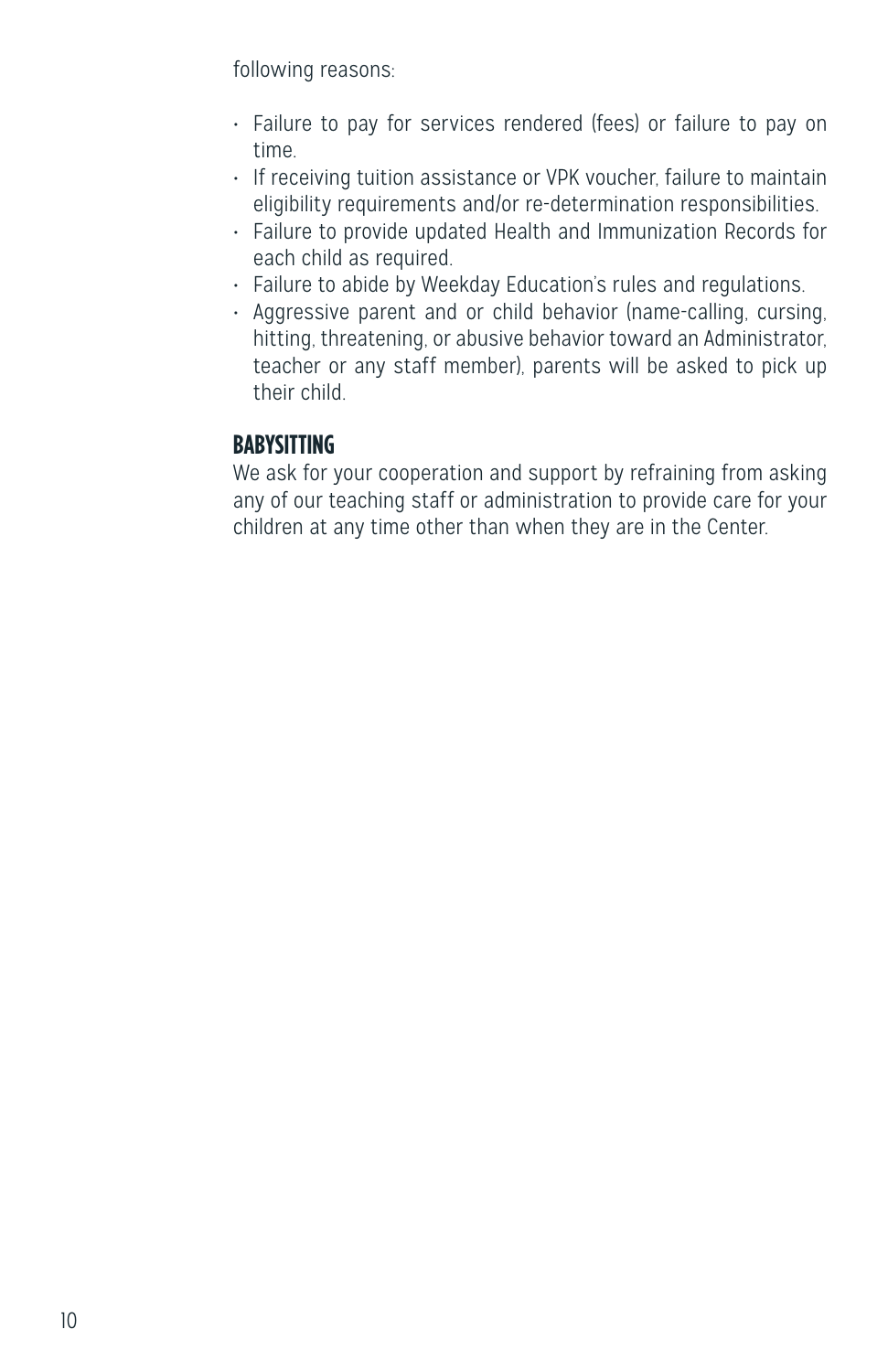## HEALTH AND SAFETY

#### **CHILD ABUSE AND REPORTING**

All childcare personnel are mandated by law to report their suspicions of child abuse, neglect or abandonment to the Florida Abuse Hotline in accordance with Section 39.201(F.S.) of the Florida State **Statutes** 

#### **RILYA WILSON ACT**

The Rilya Wilson Act is a court ordered attendance reporting law that was designed to protect children who are in Protective Services. This is explained in further detail on the flyer posted in the Main Office. If you have any questions or concerns, feel free to discuss them with the Center's Director.

#### **SAFETY AND SECURITY**

You will be provided a key fob for entry into the building. Key fobs are assigned to **PARENTS ONLY**. Please do not share your key fob with your alternate pick-up persons or anyone else. Any persons who are not on your child pick-up list, the parent must email the Weekday Education Operations Director notifying her of the designated pick-up person to pick up your child with proper identification. All visitors and designated parent child pick-up persons must report to the Office of Weekday Education downstairs on the basement Level. Additionally, we ask that parents do not share their sign-in and sign-out information with anyone either.

Each parent has been set up with his or her own individual sign-in and sign-out code. For security, do not allow any person unknown to you to enter as you enter or exit. If someone does come in that you do not know, please inform the office personnel. There are panic buttons located throughout the Center; so please inform a staff person of suspicious people or situations.

The outdoor play area is secured with a childproof gate as well as a child proof latch used for locking the gate when children are present. The door to the playground remains locked and is accessed by teachers using a special entrance code.

Weekday Education maintains daily sign in and sign out sheets via an electronic sign in system called Procare. This system helps us keep track of the dates and times that children were on the premises. A photo ID is required for pickup of children by an adult other that the custodial parent or guardian. Emergency numbers are called in the event of an illness, injury or other emergency.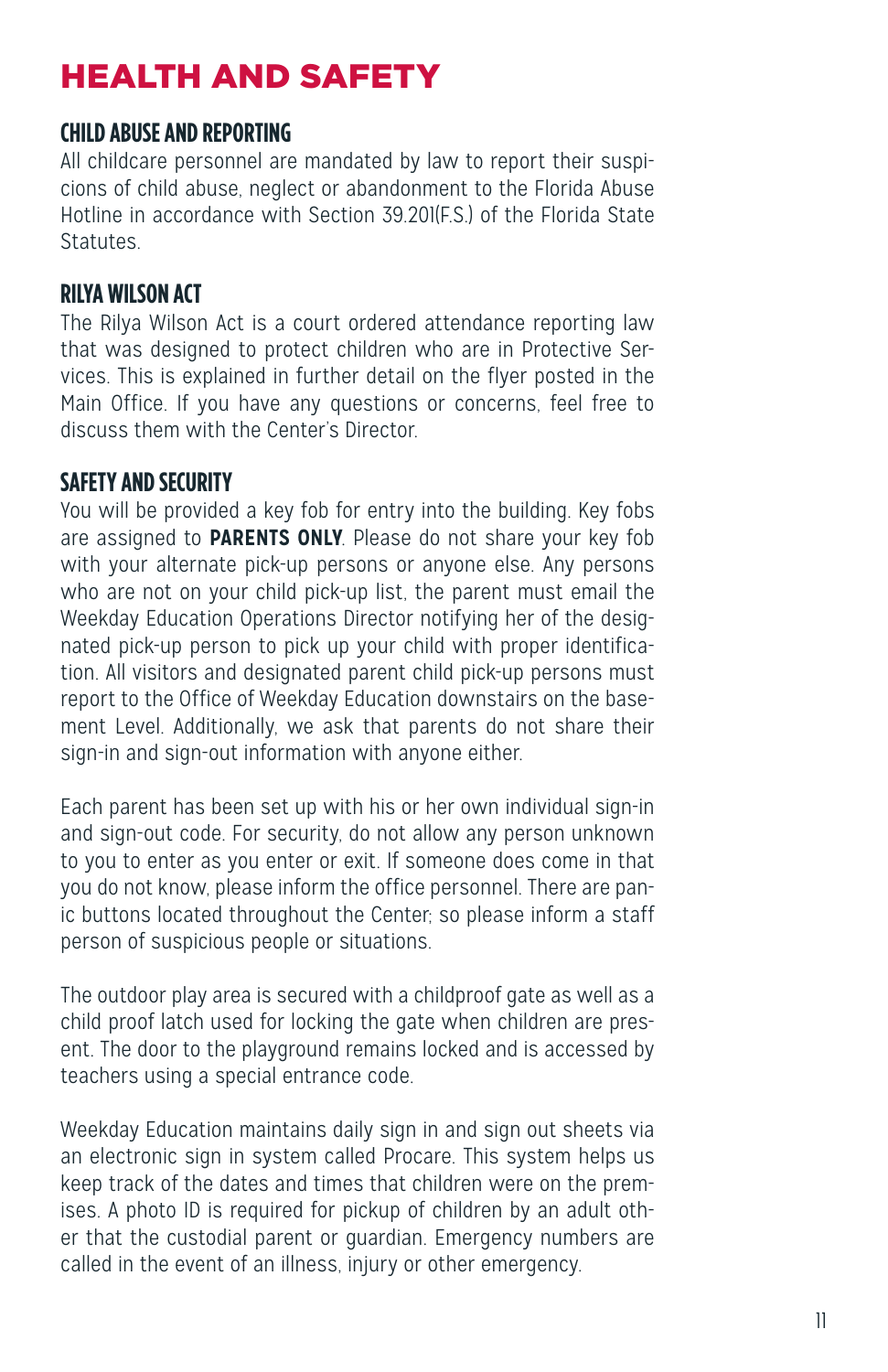The physical environment is maintained, cleaned, sanitized, and secured. The Program has a fire alarm and a burglar alarm. The local police are nearby and are familiar with the hours and activities of the Program. Monthly fire drills are conducted to train the staff and the children on how to have an orderly and quick exit from the buildings, should an emergency arise.

#### **CAR SEAT**

For the safety and security of our staff personnel and others who may come to our Center, car seats are not permitted to be left at the Center. Parents will be expected to make appropriate arrangements for its safekeeping. We desire to maintain our compliance with all of our governing entities.

#### **ENVIRONMENTAL EMERGENCY PROCEDURES**

The Center has specific procedures in place for: building emergencies, severe weather conditions, and threats of violence. Please view our Emergency Evacuation Plan in the Main Office for more details. Center-wide drills are conducted every month to make sure that we are prepared for the worst-case scenario. Parents will also receive an update via email or phone regarding any actual emergency incident that occurs at the Center.

#### **BUILDING EMERGENCIES**

In the event of a fire, after evacuating the building, staff members are instructed to take attendance and record all students who are not present. If the fire requires evacuation of the outside area, students will be taken to First Presbyterian Church (located on the corner of Park Avenue and Adams Street) where the teacher will immediately take attendance again to make sure all the children are accounted for. Parents will then be called or e-mailed to pick up their children.

The local Fire Department inspects the preschool annually by checking the expiration dates of all fire extinguishers, checking the fire alarm, checking the exit lights, and checking to see if the teachers follow the correct evacuation procedure using unannounced fire drills.

If problems arise with the electric, heating and cooling, or plumbing systems, students will be relocated to another part of the building. If the problem is more extensive, the parents will be called, requesting that they pick up their child. The pick-up procedures will be observed. Parents will be notified if the Center will need to be closed for the following day(s).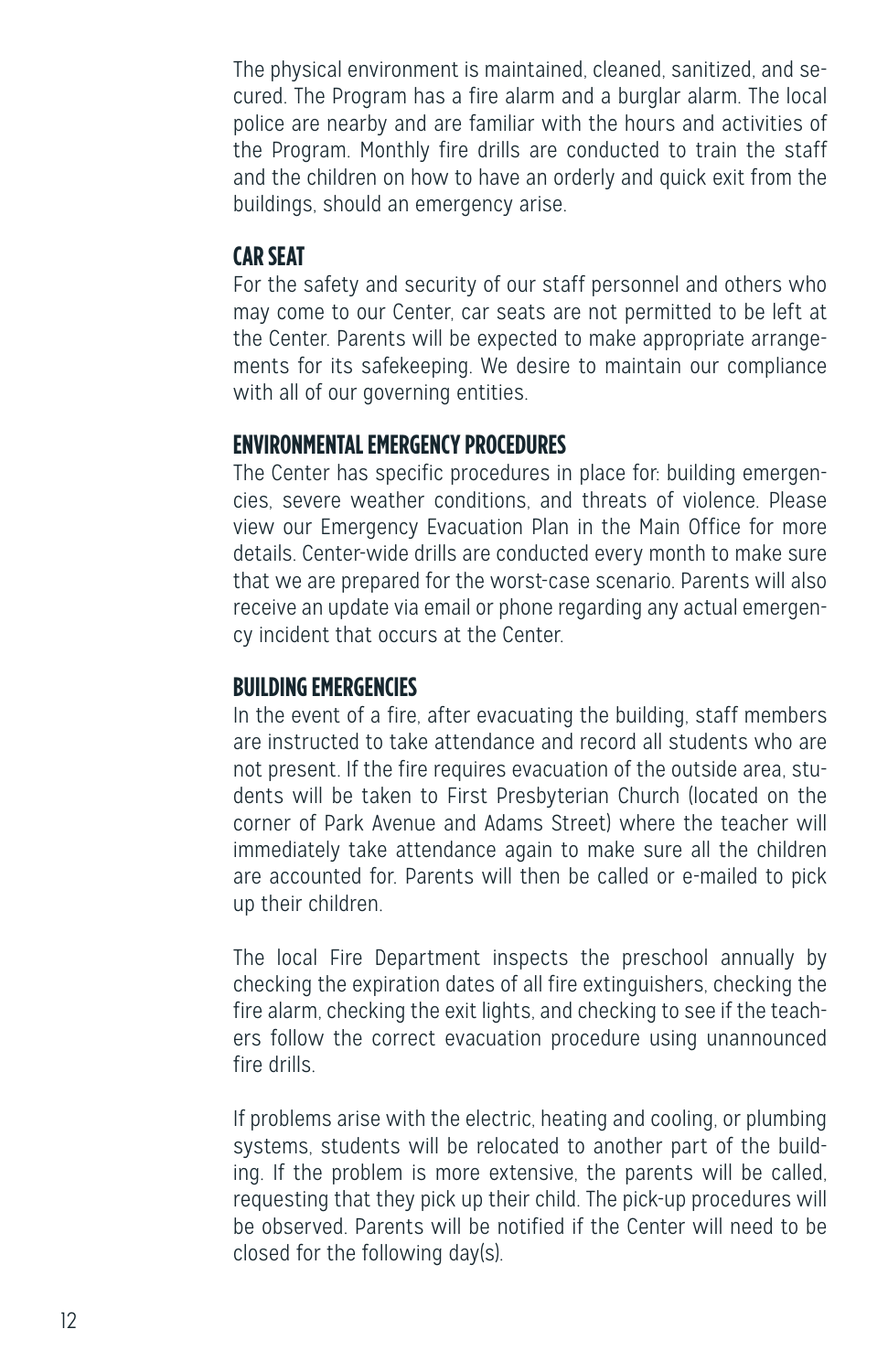#### **SEVERE WEATHER CONDITIONS**

In the event of severe weather conditions such as hurricanes, tornadoes, lightning or thunderstorms, or severe winds that occur before school begins, parents should use their judgment. If severe weather occurs while the children are attending the Center, the teachers will take the children out of the classroom and walk them into the main hallway. This area has been approved by the Fire Department as a safe place for the children to be during severe weather conditions. Once the threat has passed, the children will then be returned to their classrooms.

#### **THREATS OF VIOLENCE**

In the event of a threat of violence toward a child or the group's safety, the teachers are to follow these procedures: If the Program must be evacuated, the teachers are to follow the same procedures for a fire emergency. If someone arrives (or threatens to arrive) with the suspected intent to harm a child, or staff, the teachers have been trained to go into lock-down mode inside of their classrooms, and 911 will be called immediately.

#### **ILLNESS POLICY**

Please be aware that physicians and the Department of Children and Families (DCF) do not always agree, but we are licensed by the Department of Children and Families regulations. This means that the following procedures are directly from DCF, and we must observe their policies for the safety of our children and our staff.

Any child with any of the following will be sent home and may return to school when specified below:

- Diarrhea more than 2 watery stools; must be symptom free for 24 hours without the aide of symptom relievers (reoccurring diarrhea will be excluded from the Center until the child has been tested and received a negative result for giardia, salmonella and shigellosis).Vomiting — Must be symptom free for 24 hours without the aid of symptom relievers.
- $\cdot$  Undetermined rash  $-$  any topical condition on the skin that is not normal for that child; may return with a note from the physician that states that the child is not contagious.
- Fever 101 degrees or higher; Must be fever free without the aid of Tylenol for 24 hours.
- Head Lice observing the lice on the scalp or itching of the head, neck or back of the ears; must be nit free and treated with an anti—lice shampoo.
- Strep throat must be on antibiotics for 48 hours before returning to school.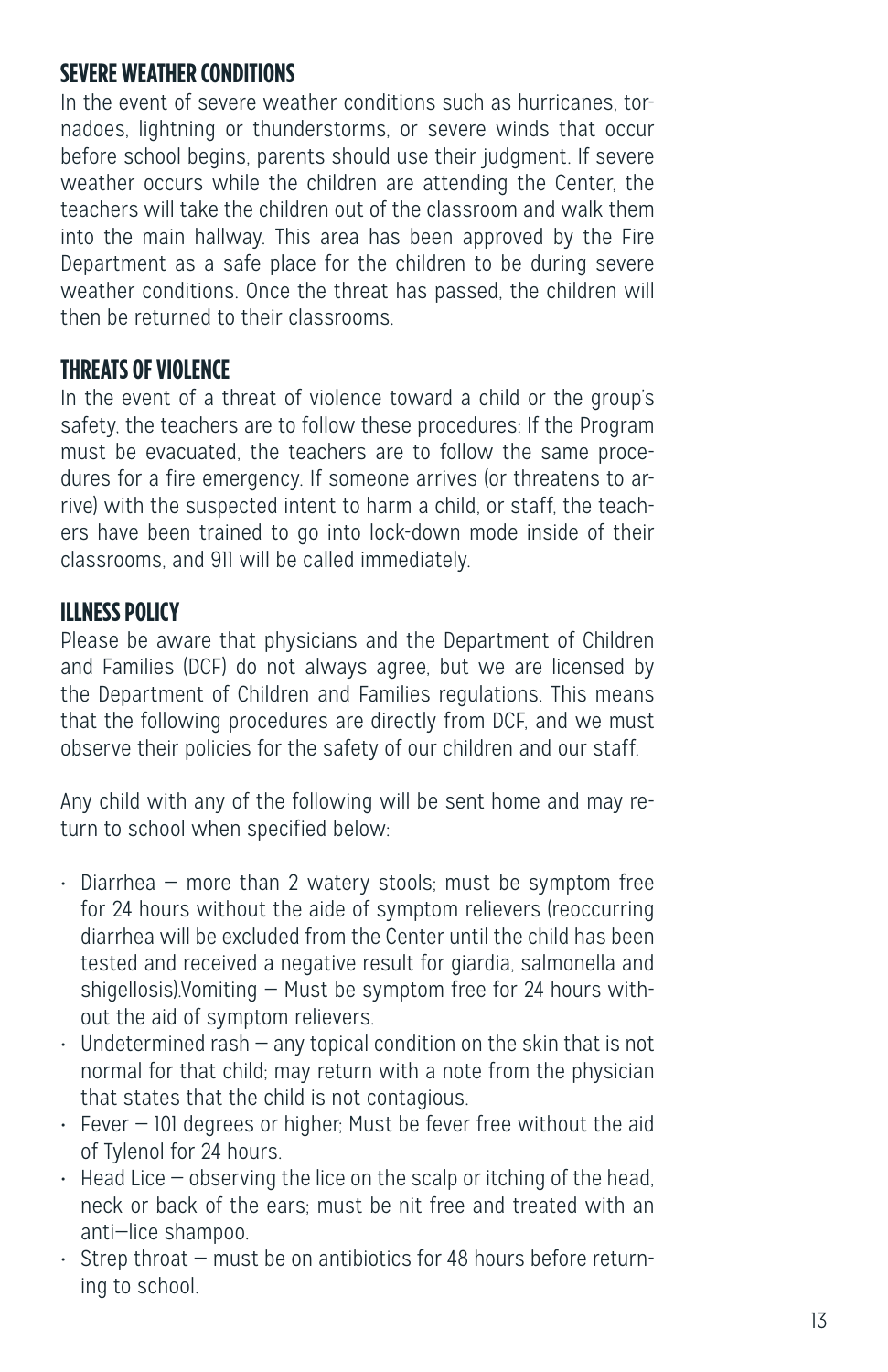- $\cdot$  Nasal drainage (green in color) a green discharge from the nose accompanied by a fever of 100 degrees or higher or a cough; Must be fever free for 24 hours and may return with a note from the doctor that states that the green discharge is not contagious.
- $\cdot$  Ringworm  $-$  Flat ring-shaped areas on the body or on the scalp; a child with ringworm may return when on medicine for 24 hours and the site must be covered. If the ringworm is on the scalp, the child must be on oral medication and have the area covered.
- Thrush white patches in the mouth or on the tongue; must be on medication for 24 hours before returning to school.
- Mouth Sores (relating to Coxsackie's virus or Hand, Foot, and Mouth) — Blisters on the tongue, gums or roof of the mouth. Blisters may also be on the hands and feet; may return with a note from the physician that states the child is not contagious (usually 2–3 days).
- Pink Eye red itchy eyes accompanied by drainage; must be on eye drops for 24 hours and free from eye drainage.
- Croup A cough that sounds like a bark and a low-grade fever; may return when fever free for 24 hours and when the barking cough has gone away.
- Flu Symptoms of the flu often include fever, cough, sore throat, running nose, body aches, headaches, or fatigue. Once the child has been treated and become free of these symptoms for at least 72 hours, the child is free to return to school.

For any other illnesses and the ones listed above, please get a doctor's note for clearance to return to school.

Keeping a sick child at home will reduce the spread of illnesses in the classroom. It is a very long day for a child who is sent to school not feeling well.

Please do not put our staff in the difficult situation of having to send your child back home if you come back before the 24-hour period.

Please note that absences, regardless of the cause, will not entitle the parent to a refund or discount on the regular rate.

Thank you in advance for helping to keep our children as healthy as possible.

#### **MEDICATION POLICY**

All medications must be handled by the parents.

#### **IMMUNIZATIONS**

Florida Department of Children and Families requires every child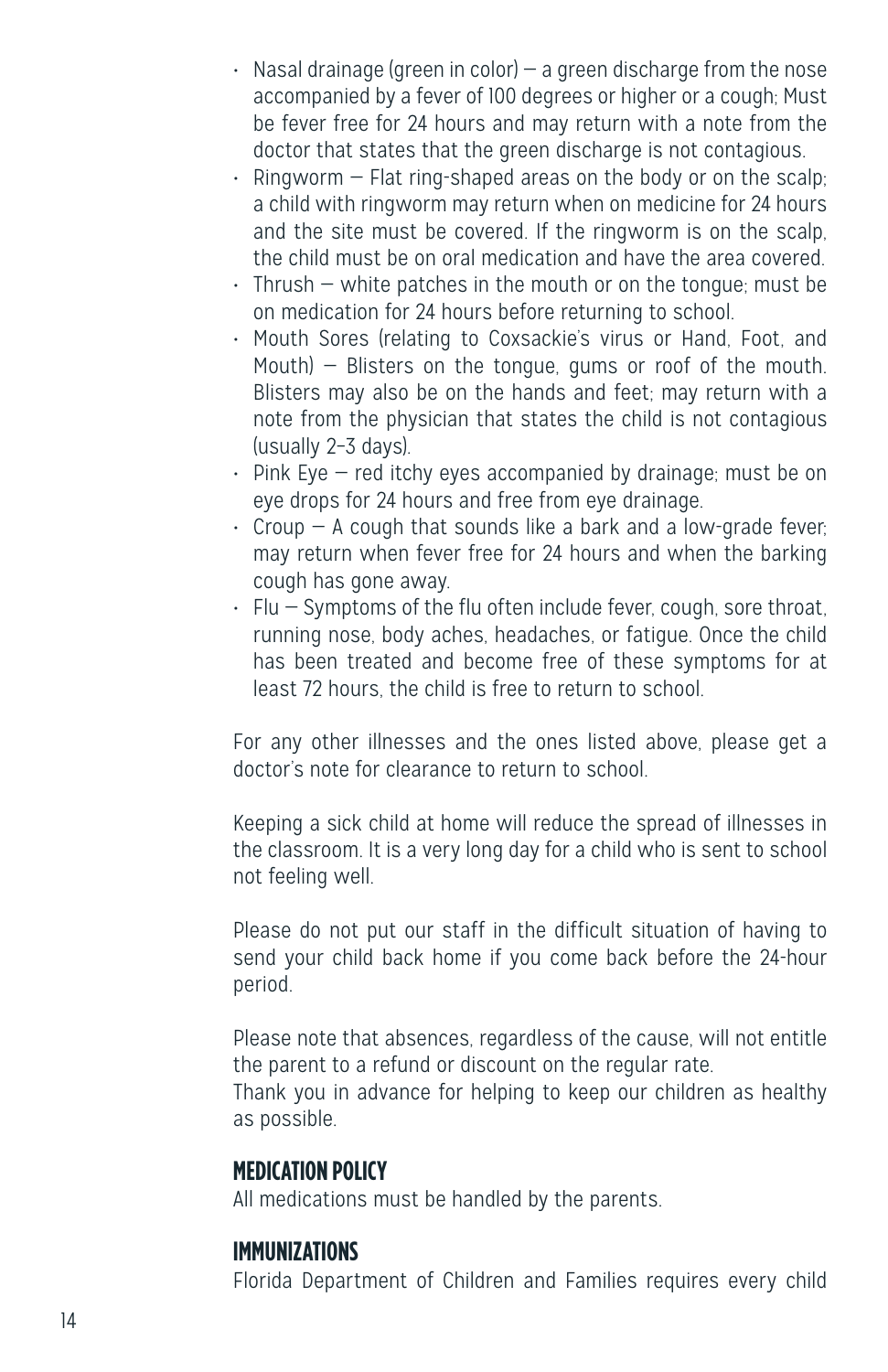enrolled to have a physical examination documented on Form 3040 and an updated Immunization Record on Form 680. These are provided to you by your child's doctor. Physicals are good for two years from the date of the physical. Immunization cards need to be updated by the expiration date located by the doctor's signature. According to Florida Statues 65C-22.006 2d, a childcare facility must receive proper immunization and physical forms within thirty days of enrollment. Failure to provide this information can be cause for removal from the Program since current Immunization Records are required for centers to maintain a valid license and perform audits of our immunizations on a regular basis in cooperation with the Department of Children and Families.

#### **INJURIES AND ACCIDENTS**

Staff trained in First Aid/CPR are present always. If a child becomes ill or injured anywhere in the Facility, the supervising staff member will make an immediate decision as to whether the incident is a non-emergency or an emergency.

In case of a non-emergency:

- Child is coherent and composed immediately after injury or illness.
- Child has a small cut or scrape with little bleeding.
- Child has little or no swelling.
- Child can move injured area, or does not experience pain when touched.

The teacher will apply first aid measures such as stopping the bleeding, applying band aid and washing injury with soap and water. The teacher will fill out an Accident Report, notify the parent, and have the parent read and sign the Accident Report upon arrival. A copy will be provided for the parent, and the original will be placed in the child's file. If the injury continues to get worse, the parents will be asked to pick up the child and take him/her to the doctor/hospital.

In case of an emergency:

- Child is incoherent.
- Child cannot be consoled after the incident.
- Child has swelling or skin discoloration.
- Child is unable to move the injured area.
- Parent will be notified, and/or an ambulance will be called.

#### **ALLERGY POLICY**

The following policies and procedures regarding allergies have been developed to further protect the children in our care. These policies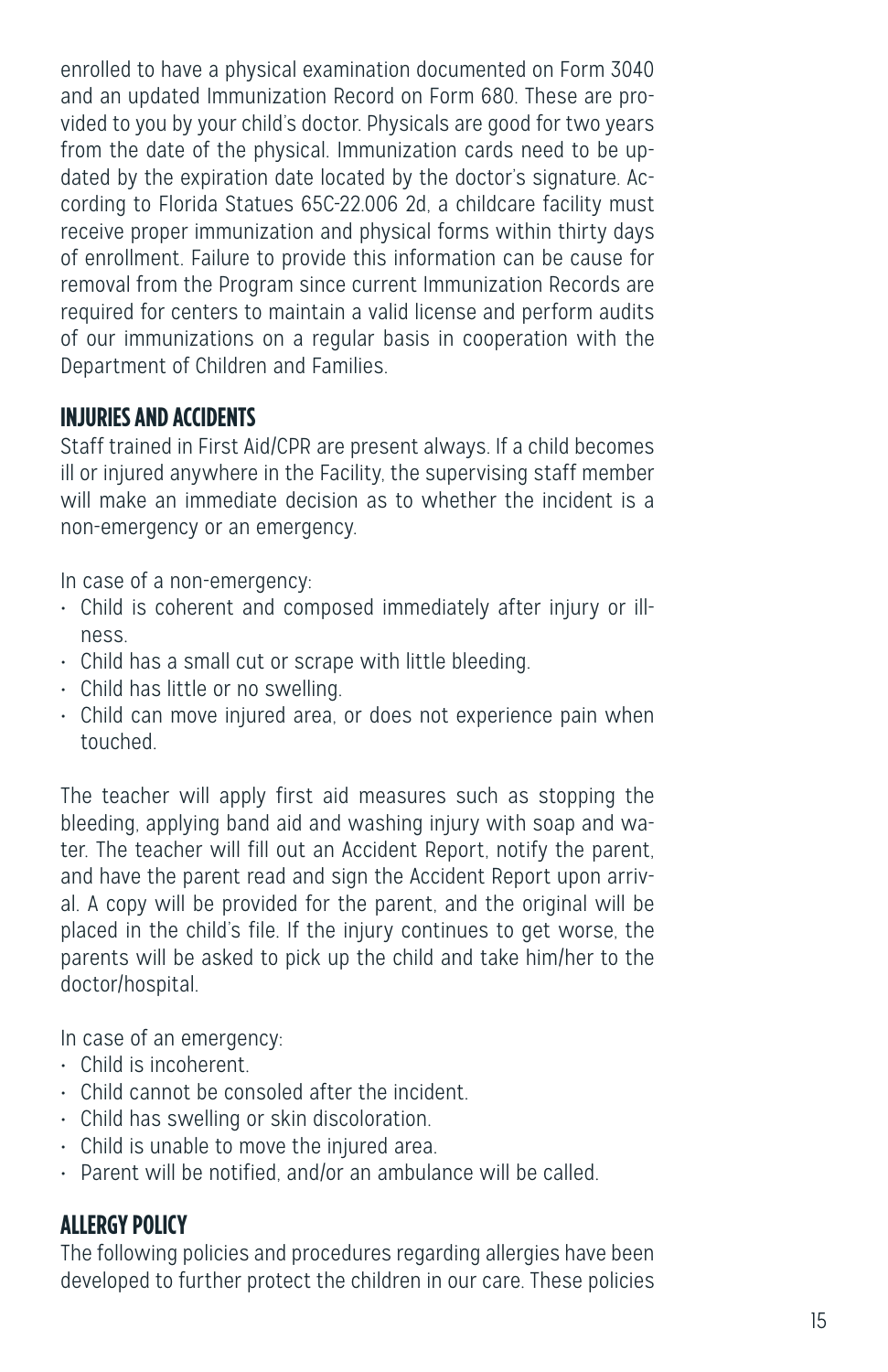require the full understanding and cooperation of staff and parents.

Children with a history of allergies will have these problems specified by the child's health care provider on their Medical Information Form.

The Operations Director will review medical forms upon enrollment with parents, and if a child has a special medical need, a Health Plan will be developed. This Plan will include written instructions from the child's physician regarding the management of his/her allergies. This written Care Plan must be in place within 30 days of enrollment. For children with life threatening allergies, a Care Plan must be in place before the child begins attending the Program. All staff who work with the child will be familiar with the Care Plan. The Plan will be posted in the classroom along with a photo of the child. The Plan will be clearly marked, as well as the location of any medications or EpiPen's.

If the Operations Director determines that the Program's Food Service cannot safely provide snack and/or meals, the parents will be responsible for providing substitute healthy foods, which will be served by the staff.

The Care Plan will be revised if medications change and will be reviewed annually.

An Allergy List is maintained for all children who are enrolled. It is posted in every classroom, in the sign-out notebook and in the Kitchen. A List will also be included on field trips.

The person who is responsible for food service will read all food labels to identify known allergens. No food will be served to children with allergies if a label of ingredients is not available for that product. Teachers will not serve food to children with allergies if there is any doubt about the food content.

For children with life threatening allergies, their classrooms will be clearly marked to exclude that food from the area. Other parents in the classroom will be educated about the importance of not bringing foods from home into the classroom without prior arrangement with the teacher to make sure the foods are safe. Teachers will be aware of all foods entering the classroom (including their own food) and will exclude all foods that could contain life threatening allergies. If in doubt about any food, it must be excluded from the classroom. In these classrooms, celebrations may not include homemade foods and must include only foods that are clearly la-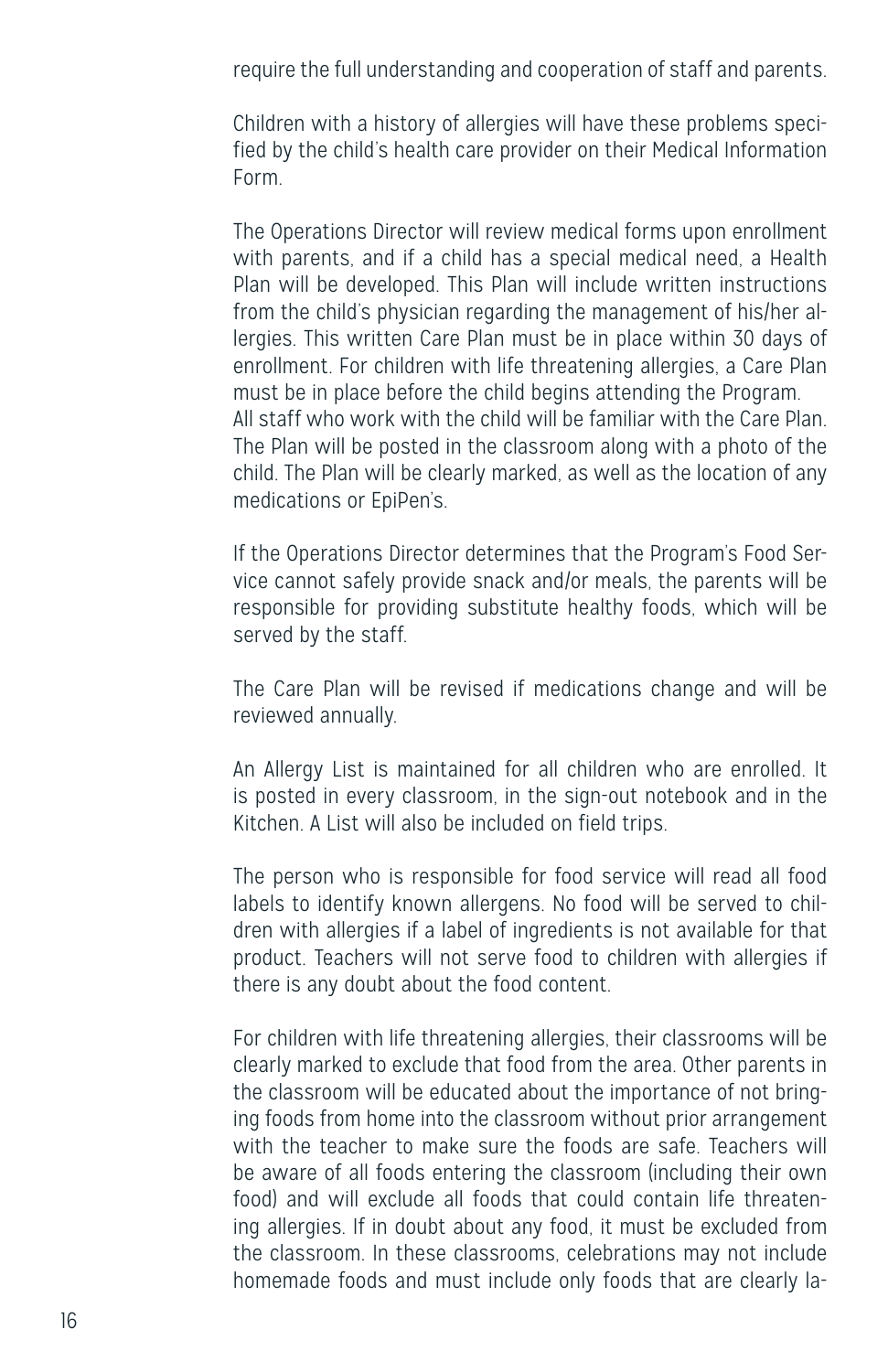beled for allergens. Those foods will be checked before they enter the classroom. In Center-wide celebrations (such as Thanksgiving Feast) where many classrooms and parents are involved, the Center cannot ensure the safety of all the foods that are brought into the Facility for children with allergies. For these instances only, the child's parents are responsible for verifying and ensuring the safety of any foods that their child has access to or ingests during these events.

Due to the possibility of "cross-contamination" between groups, no food is allowed on any playground.

All staff members will be trained in the management of allergies and allergic reactions as part of the orientation, including all substitutes and floaters. The topic will also be included in the staff's CPR/First Aid training as a refresher.

All parents must update their emergency medical information immediately upon any change in allergy conditions.

Staff will utilize an Incident Record to document a child's symptoms, staff actions/responses and a child's response during episodes when medications are given, if parents and/or physician's office or 911 is called in response to symptoms or illness. A copy of the Incident Record will be sent with the children if he/she seeks medical evaluation, or is taken to the hospital, and a copy is kept in the child's file.

Classrooms that have children who are allergic to animals will not expose the child to that type of animal or have them as classroom pets.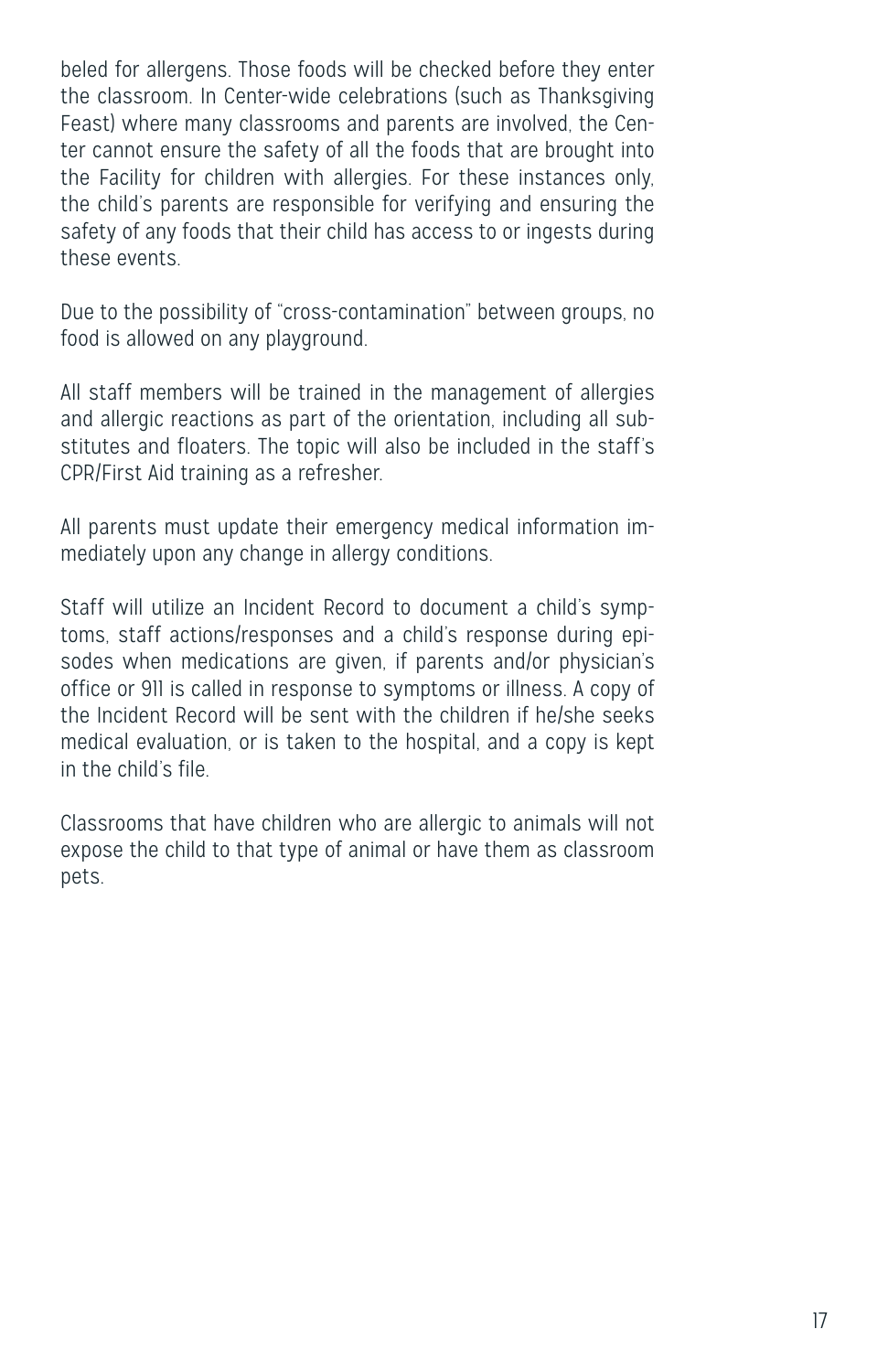## GENERAL INFORMATION

#### **MEALS AND NUTRITION POLICY**

Breakfast snacks, full course lunches, and afternoon snacks are provided by Weekday. Breakfast snack is served from 8:30AM – 9:00AM. Breakfast snack is not served after 9:00AM, and children arriving after that hour should eat prior to arrival. Lunch is served from 11:00AM – 12:30 Noon. Lunch is a well-balanced, hot meal prepared by our Kitchen's staff. Afternoon snack is served between 2:30PM and 3:30PM.

Our meals are planned around food children generally like, and they are encouraged to try a variety of foods. We follow the USDA Meal Pattern Requirements for all meals, which ensure that the food we serve meets your child's nutritional requirements. Portions are served according to the child's age. Food is prepared, served and stored in accordance with the U.S. Department of Agriculture (USDA) Child and Adult Food Program (CAFP) guidelines.

Parents may provide suitable substitutes for the items that their child cannot eat from the menu. Please review the posted menu for appropriateness for your child. Lunch and snack foods brought from home must meet the guidelines of the Child and Adult Care Food Program for the types of foods and portion sizes (USDA) Meal Pattern Requirements are available upon request and online at: **www.fns.usda.gov/CND/Care/ProgramBasics/Meals/Meal\_Patterns.htm**).

Food brought from home will be labeled with the child's first and last name, the date, the type of food, and any need for temperature control. Leftover food will be discarded. The only food that may be returned to the family is food that does not require temperature control, or food that came to the Facility in a commercially wrapped package and that was never opened.

#### **DISCIPLINE POLICY**

The following discipline procedures are used at Weekday Education:

- Redirect younger children.
- Discuss the problem with children old enough to have good verbal skills and include them in the solution to the problem.
- If needed, "time alone" from activities in the classroom under teacher's supervision.
- If the incident is a reoccurring one, or one that the teacher feels needs more attention, we will bring the child to the Office for "time alone" under adult's supervision.
- In some cases, parents may be called to talk to their child over the phone or asked to come to the school and take the child

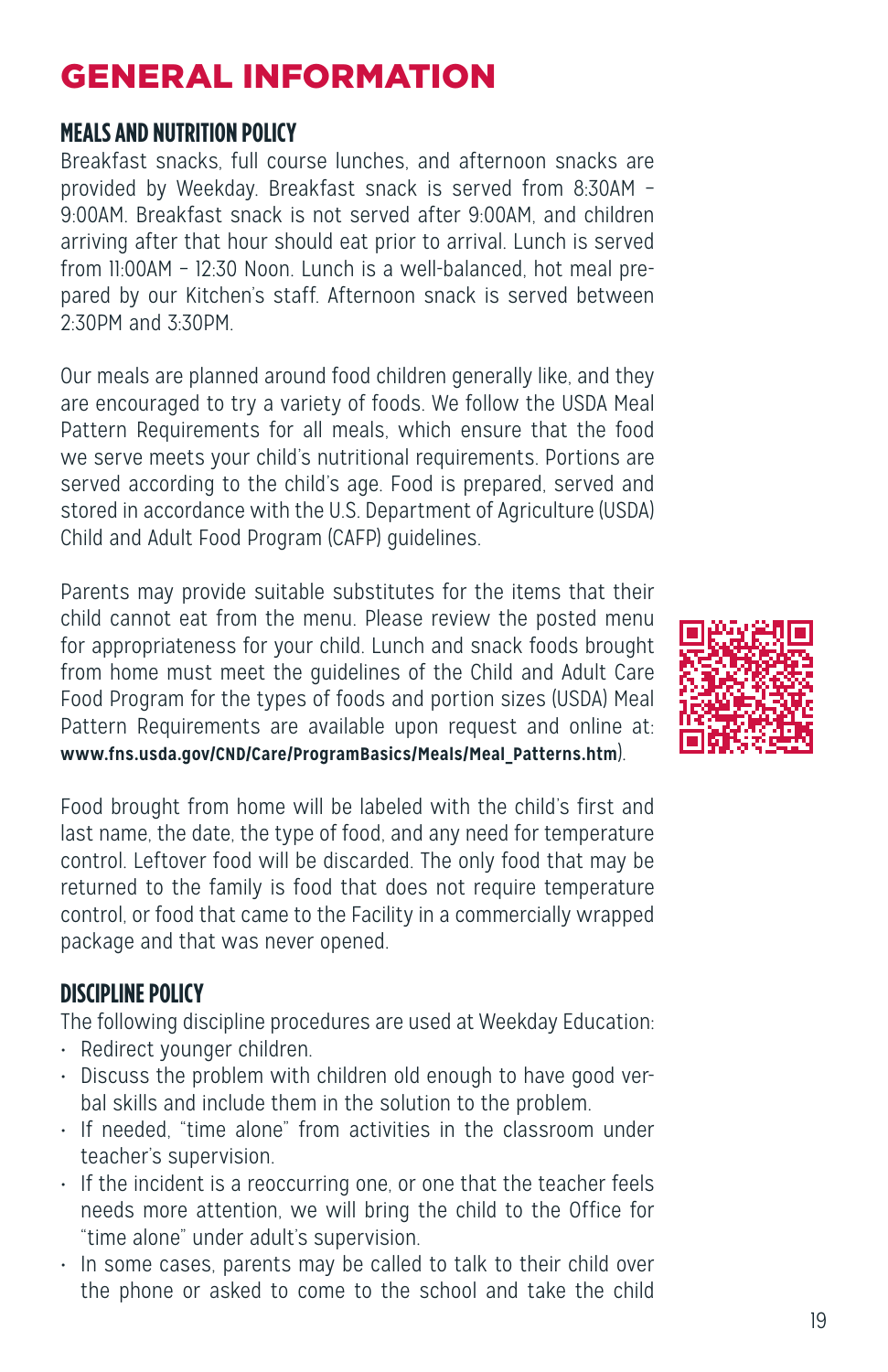home for the day.

- If a child has extreme disruptive behavior on a consistent basis, the Directors, the teacher, and the parent will meet to establish positive intervention to change the unwanted behavior. Weekday strives to protect all children from extreme, destructive or dangerous behavior of another child.
- After unsuccessful intervention, the child may be dismissed from the Program.
- Infants establish their own schedules, are diapered when necessary and are never permitted to cry for an extended amount of time. Research clearly states that infants must have their needs met to develop trust.

**NO FORM OF CORPORAL PUNISHMENT WILL BE USED AT WEEKDAY** 

**EDUCATION**. There is absolutely no punishment associated with toileting, eating, or napping. Weekday Education will not use humiliation, anger, scolding, hitting, or fear to control a child's behavior.

#### **CLOTHING AND PERSONAL ITEMS**

Since the activities planned for your child may involve paints, play dough, water and outdoor play, we suggest the following for your child to receive the maximum benefit from play:

Dress your child in play clothes that are washable, roomy and easy for them to manage (elastic waist pants that can be pulled up or down easily).

Provide at least three (3) changes of clothing in case of spills, accidents or emergencies.

Provide an extra pair of socks and shoes for preschoolers.

Label all items brought to the Center including garments with a permanent marker. The Center is not responsible for lost items. Bottles, food, pacifiers, and diapers must have first and last names written clearly to avoid mix up of items.

Shoes are required always. Flip-flops and sandals are NOT PERMIT-TED. They make outside play dangerous. Tennis shoes are best!

We have ample toys for the children's play. We discourage toys brought from home other than items requested by teachers for "Show and Tell" days.

For health and safety reasons, children 2 and under should not wear hair beads or other small hair items that can be swallowed.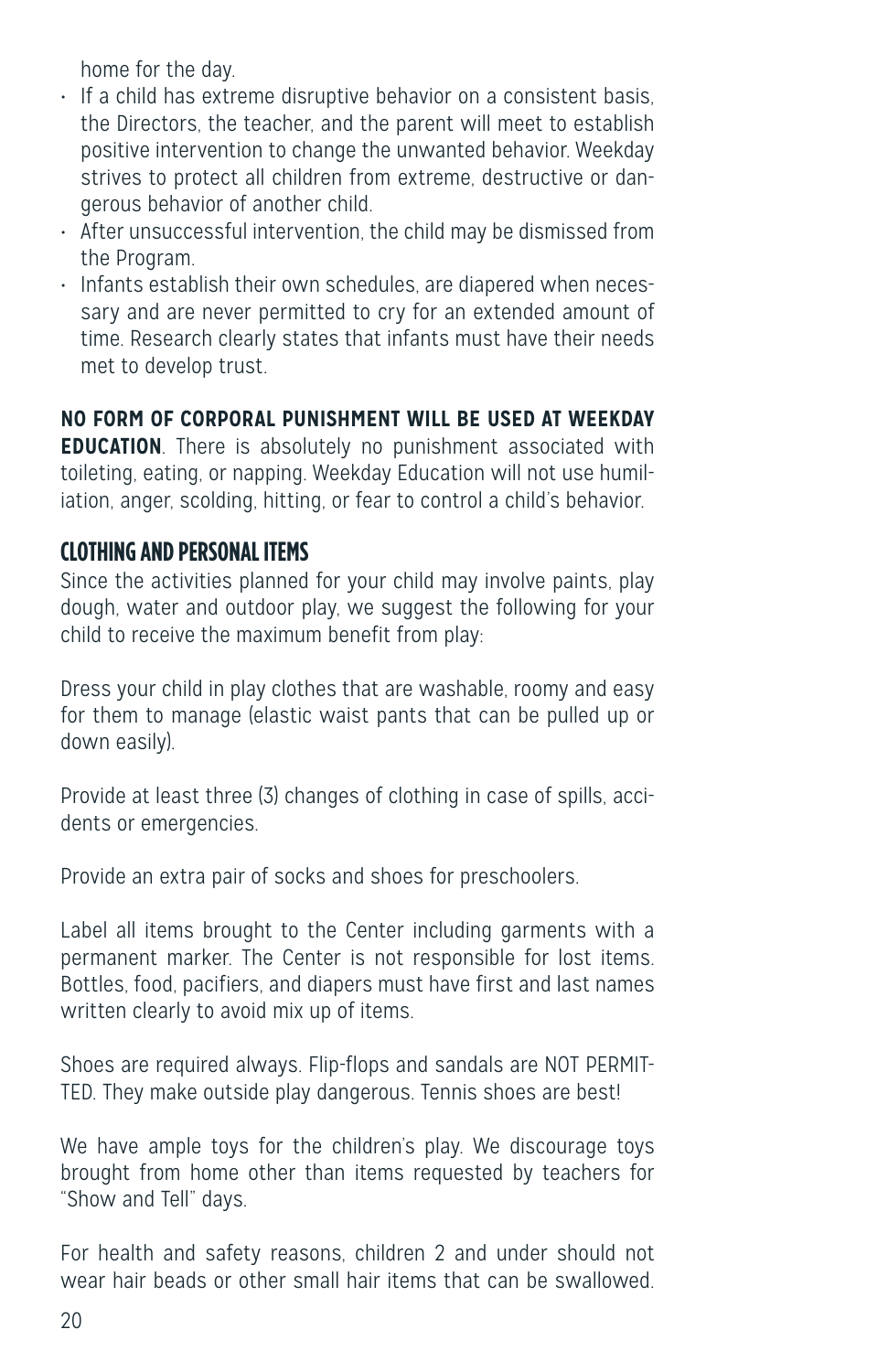Please limit the use of bows, barrettes, earrings and other small, potentially hazardous items. If we find an item that may cause a hazard to the children, we will remove the item and place it in your child's bag.

We understand that many children have the need for security items. Although Weekday cannot be responsible for the toys or other items brought from home, security items may be used by the child during the day when needed and stored in the child's backpack at other times.

#### **NAP AND REST TIMES**

For children under the age of 1, we do not have set rest periods. Since it is more appropriate to follow the children's individual schedule and up until the age of 1, there is still much variation in the children's sleeping patterns.

Children ages 1–5 are required to rest from 12:00PM – 2:00PM but are allowed to sleep up until 2:30PM, if needed. Children who awake earlier will be engaged in quiet activities or outside time. Teachers assist children in resting by reading stories, providing soothing music and rubbing backs. Children are not required to sleep but are expected to rest quietly on their mats during this time.

#### **BIRTHDAYS**

Birthdays are exciting events for children! Although birthdays are special, we request that they be celebrated simply. Feel free to visit with your child and his or her classmates during the day. If you would like to provide a special treat at lunch or snack time, we will be glad to arrange a convenient time. For birthday parties, allergy policies must be followed precisely. All food must be store bought with the list of ingredients on the label. Please see the Allergy Policy for more information.

#### **CLOSURES**

We will be closed on the following holidays:

- Teacher In-Service
- Labor Day
- Veteran's Day
- Thanksgiving Day and Friday after
- Christmas Eve, Christmas Day, and Christmas break
- New Year's Day
- Martin Luther King, Jr. Day
- Memorial Day
- Independence Day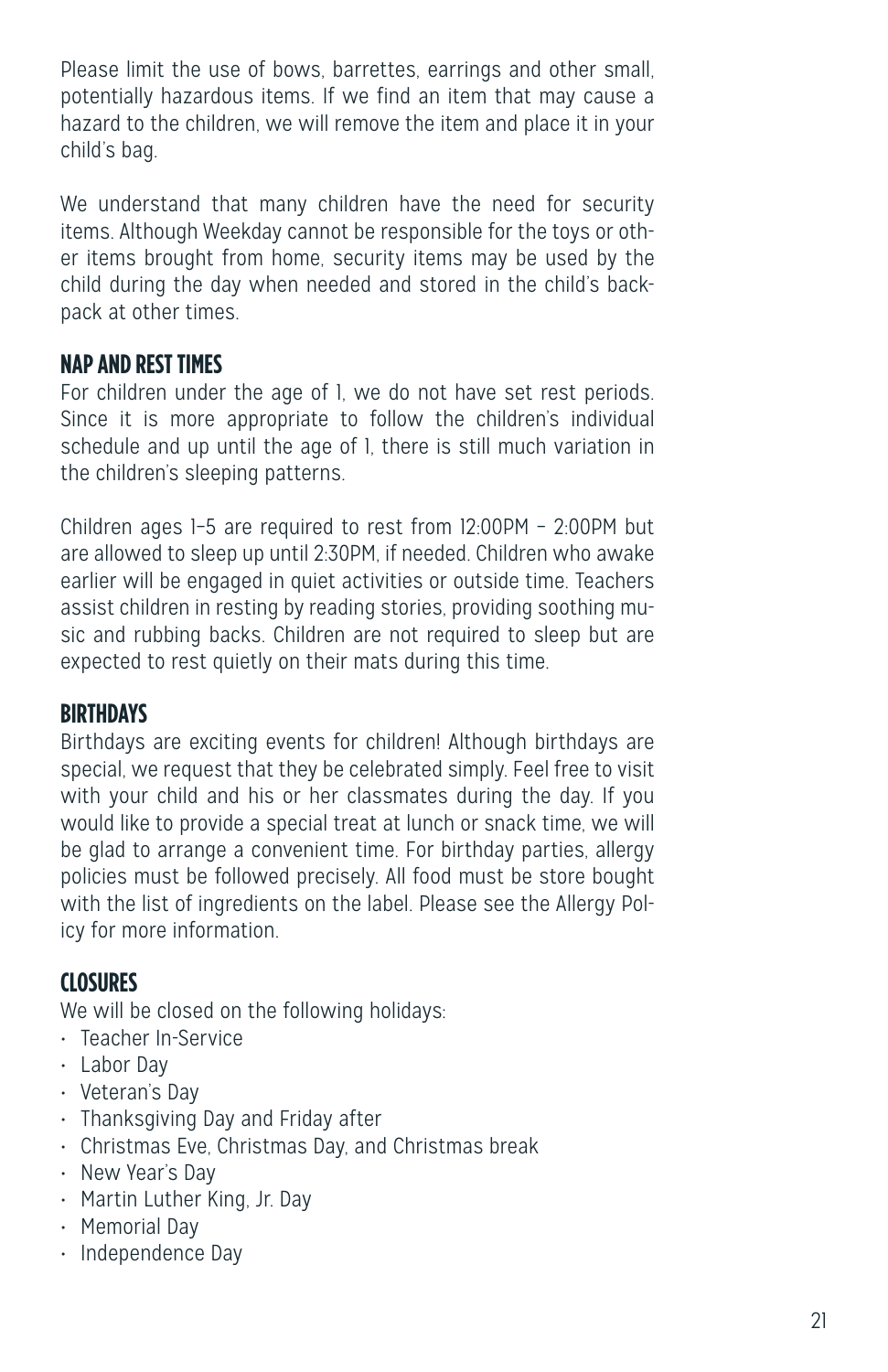**NOTE:** If a holiday falls on a Saturday, Weekday will be closed on the preceding Friday. If the holiday falls on a Sunday, we will be closed on the following Monday.

#### **PROGRAM**

Weekday Education cares for, nurtures, and motivates children ages birth through five years through a Biblically based, age-appropriate learning environment. Daily and/or weekly communication both written and verbal helps assure the best care for your child. We will post all planned experiences and provide written communication. For all children, toys and materials are rotated to ensure that they are not bored and to maintain their interest in their surroundings.

Children, one year of age and younger, experience a variety of developmentally appropriate toys and materials, in a language rich environment. The infant and toddler staff primary focus is on valuable, secure experiences. The staff promotes security since this is the number one indicator of successful experiences for a toddler.

Children, two years of age and older, participate in developmentally appropriate activities which are planned using specific thematic topics to enhance their learning experience. Classrooms are arranged into Learning Centers, which allow children the freedom to play and develop skills.

Opportunities are available for:

- Art and creative expression
- Science and discovery
- Sand and water play
- Language and reading development
- Block and transportation play
- Imaginative and dramatic play
- Music and movement
- Large and Small motor development
- Food experiences
- Math, problem solving and number concepts
- Health and safety
- Self-help routines

The Daily Schedule is a carefully planned balance between self-directed and teacher-guided activities. During "free play" children have the freedom to choose activities and playmates. Each child is offered large and small group experiences, one-on-one interactions, as well as time to play alone if he or she chooses. Children are encouraged to participate in activities but are never forced to do so. The Activity Plan for the week is posted for your review, and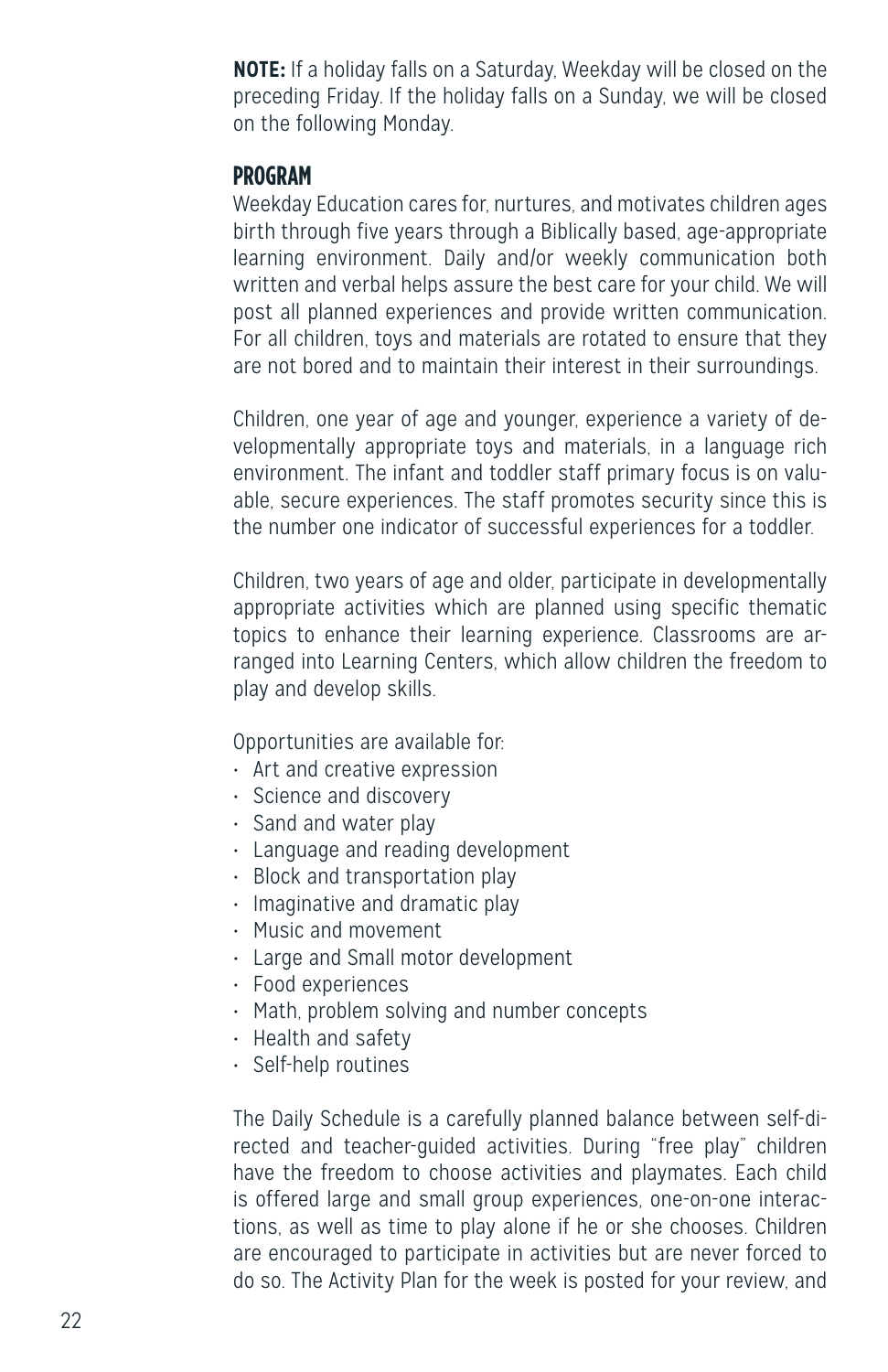we encourage families to participate in our curriculum activities as often as they desire. We offer children an opportunity to play outdoors daily, weather permitting.

#### **CURRICULUM**

We use the Wee Learn Curriculum. This Curriculum provides activities that not only expose the children to six areas of development listed in the Florida School Readiness Performance Standards, but also helps lay a foundation for spiritual growth. It is play-based using hands-on experiences with age appropriate Learning Activity **Centers** 

If you would like to read the Florida School Readiness Performance Standards for birth through age five, they are available online at: **http://flbt5.floridaearlylearning.com**.

Florida School Readiness Performance Standards Six Areas of Children's Development:

- Physical Health
- Approaches to Learning
- Social and Emotional Development
- Language and Communication
- Cognitive Development
- Motor Development

#### **ASSESSMENTS**

Teachers assess the development of each child based on the Early Learning Accomplishment Profile (E-Lap). Each teacher has a list of skills appropriate for their age of children in which the teacher checks for mastery. The assessment is given in the Fall and the Spring, and all observations are shared with the parent.

#### **TOILET LEARNING**

Deciding when the right time to go through the process of toilet training is different for every child. When you feel your child is ready to toilet train, we will be happy to assist you. Your child may be ready to potty train if he or she is:

- Walking well
- Staying dry for several hours
- Able to communicate the need to use the toilet
- Appears to be aware of when they are wet or have a soiled diaper
- Is not fearful of the bathroom

There is no definite age when a child is ready for toilet training, but it should be done when both parents and teachers agree that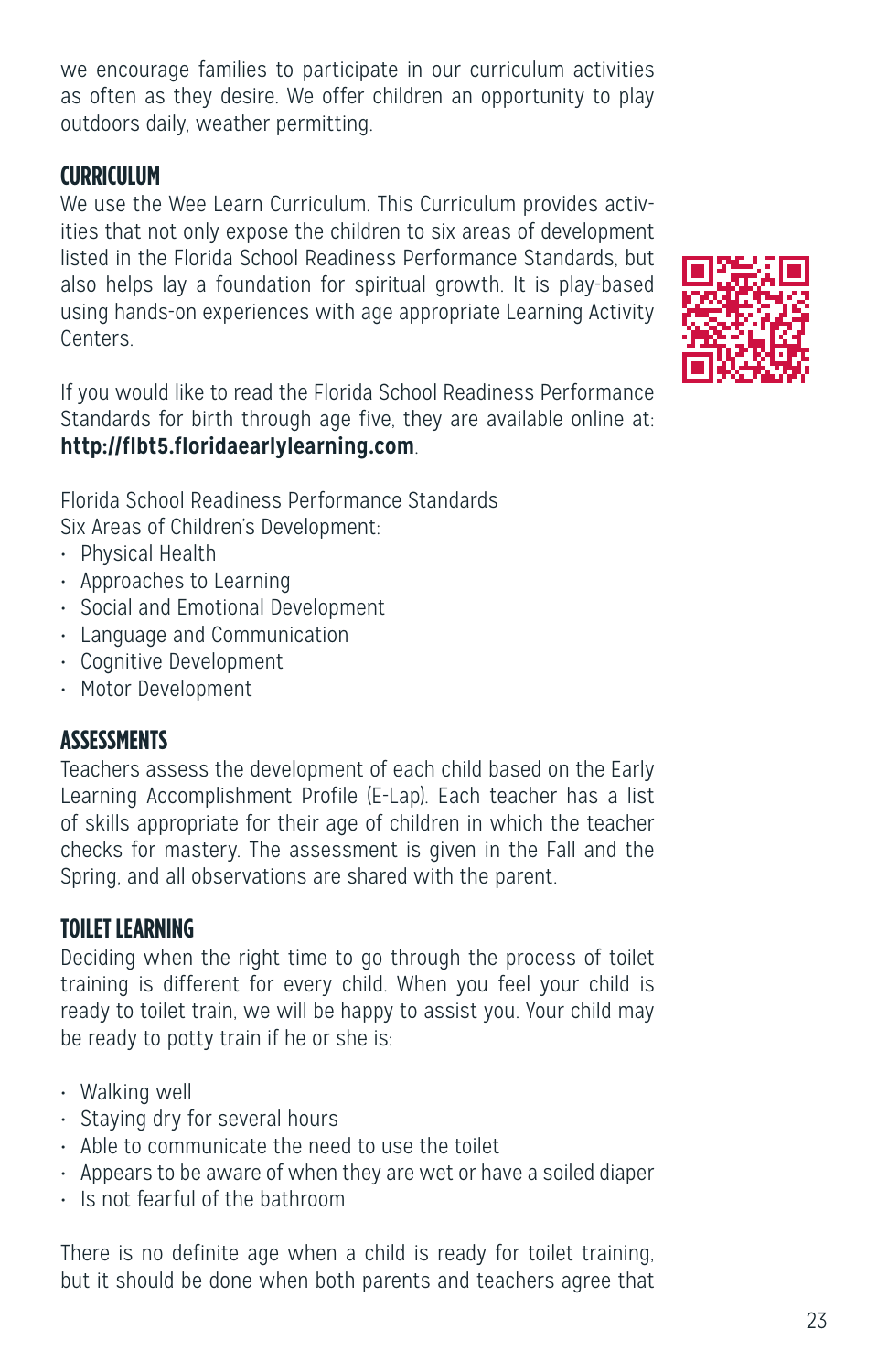it is appropriate. Both the parents and staff should use the same procedures for training, so it does not confuse the child. If there is too much anxiety or stress, it may be better for the child to wait and try again later. During training, it is very important to dress your child in suitable clothing (elastic waist pants that the child can easily pull down and up, no belts or snaps) and provide at least six (6) changes of clothing.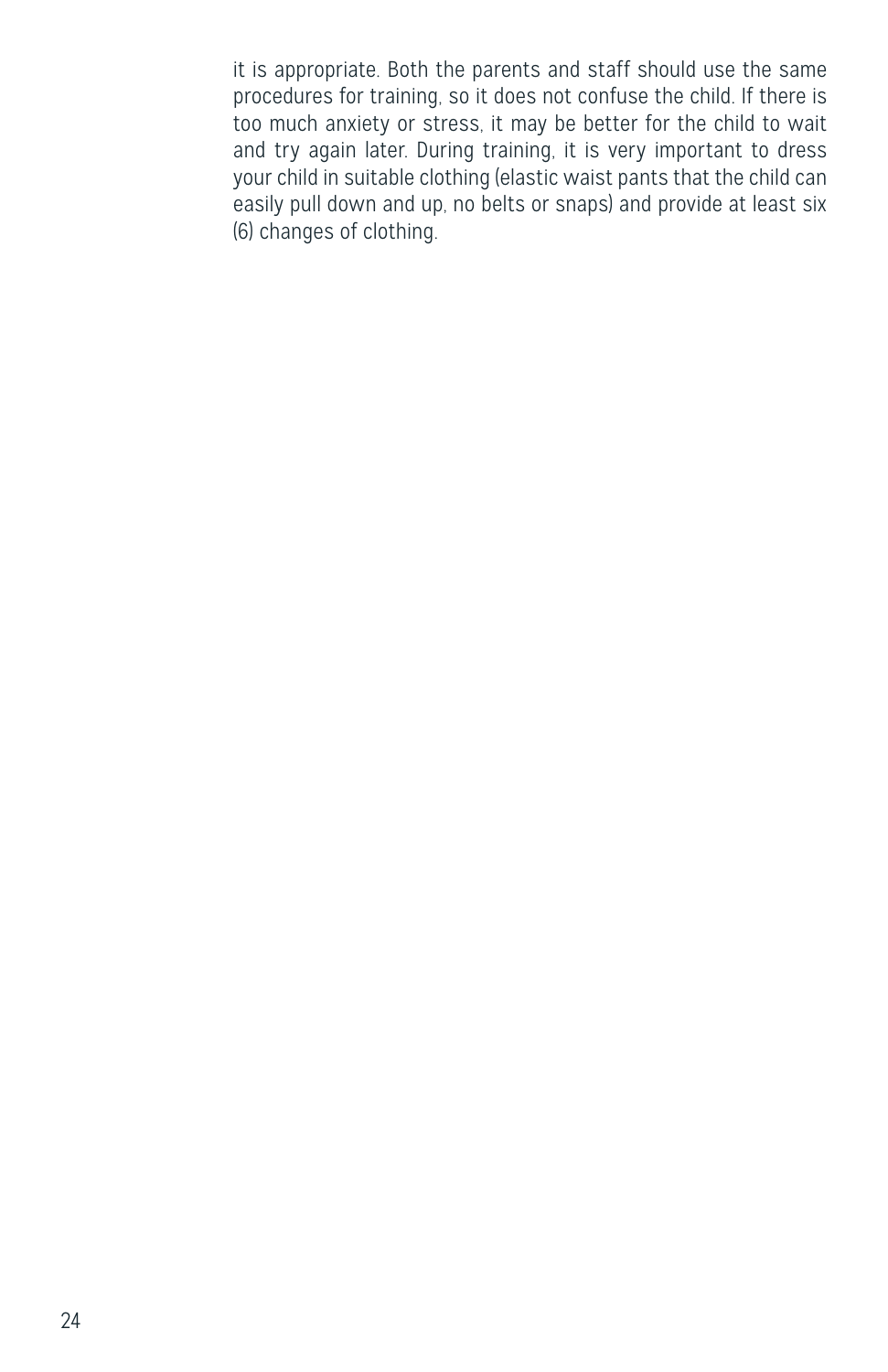## THE PARENT'S ROLE

#### **PARENT CONFERENCES**

Parents are invited to speak with classroom teachers or a Director at any time concerning the Center's matters or your child's development. It is best to talk directly to your child's teacher if you have concerns regarding your child or your child's classroom or to the Directors if you have concerns about a staff member, the Center's policy or procedure.

We strongly encourage ALL parents to sign up to a conference at the designated time after Fall and Spring assessments. A parent conference must be held whenever a parent, teacher, or Director feels it is necessary. Failure to meet with the Center's staff regarding your child's well-being could be grounds for dismissal.

#### **PARENT ENGAGEMENT**

We encourage parents to become involved with the Program. Weekday Education honors the important role of parents. Current research shows that children enjoy a more enriched learning experience when their parents take an active role in their education. As partners with your child's Center, parents are encouraged to:

- Volunteer in their child's classroom
- Have lunch with your child
- Participate in seasonal events
- Share a talent (music, art, sewing, etc.)
- Donate items for Dramatic Play
- Attend Orientation and Open House events
- We realize that our parents are very busy working and/or going to school. We encourage your involvement, but we do not want to overburden you with high expectations, so it is up to you as to how involved you would like to become with the Program.

#### **COMMUNICATION**

We value our relationship and communication with parents, as we serve as partners in the care of your children. We encourage you to let us know anything that might help us in our work with your child, such as a move, developmental or medical needs, the birth of a baby, divorce or separation, death in the family, a new pet, etc.

Teachers will share information with you about your child's day on a daily basis through daily notes for infants and toddlers and weekly notes for our preschoolers. We will handle the situations that arise, but we will make parents aware of what we are doing in the classroom as it pertains to your child.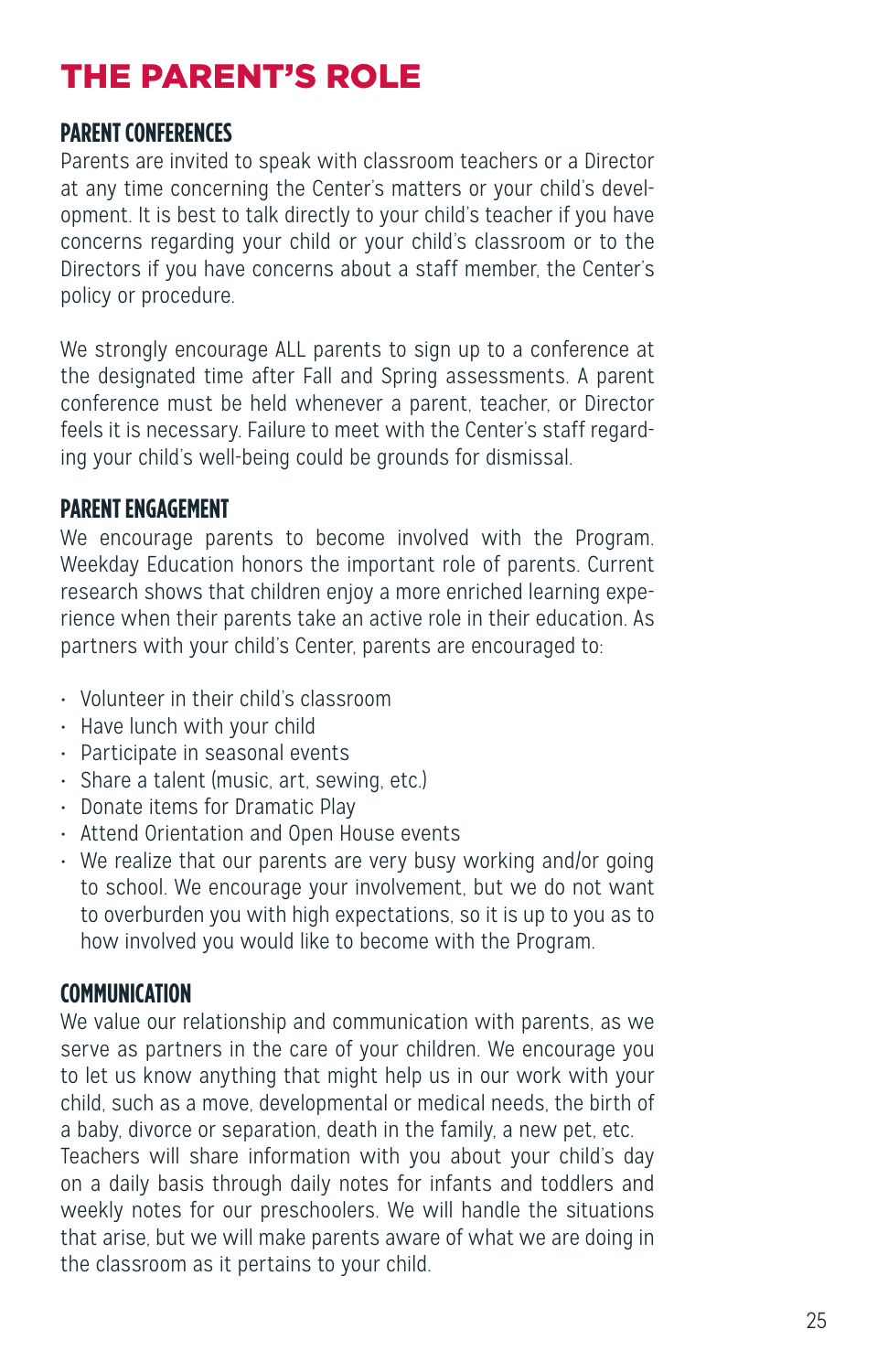A monthly newsletter is distributed to provide information concerning the Center's curriculum, policies, announcements, and general information about young children. We also try to inform you of community events. Please read these newsletters so you can remain informed about the Center's changes and updates.

#### **GRIEVANCE PROCEDURES**

If parents have any questions or concerns, we ask that the following procedures be enforced.

First, go directly to the person with whom you have a difference (the teacher or staff member). Address the issue in a non-accusatory manner and attempt to reach a resolution. It is not acceptable to discuss an issue with any person not directly involved.

Second, if the conversation with the person does not bring resolution, the concern should be addressed with the First Baptist's Weekday Education Directors. The Directors will attempt to resolve the problem.

Third, once the issue has been discussed in the order above, the issue may be brought to the Business Administrator.

Fourth, when all of the steps have been taken with no resolution, it will be taken to the Senior Pastor.

#### **PARENTAL RESPONSIBILITIES**

What we expect from parents:

- Read the bulletin boards, notices and newsletters that are sent home. Important information is shared with you on a regular basis, but you must make the effort to read it.
- Value staff members and show them common courtesy. Caregivers are more than just babysitters. We employ teachers who have training and education in child development. Show respect for their position as an important part of your child's development.
- Focus on your child when you bring him/her to the Center as well as when you pick him/her up. We kindly ask that you show common courtesy to the staff personnel by not entering or exiting the Center while talking on your cell phone. Take time to greet staff and your child and see if there is anything the teacher wishes to communicate before you leave.
- Pay your childcare fees on time. We are providing a valuable service and deserve prompt payment. Please do not put the Operations Director in the position of asking you for payment or having to threaten dis-enrollment.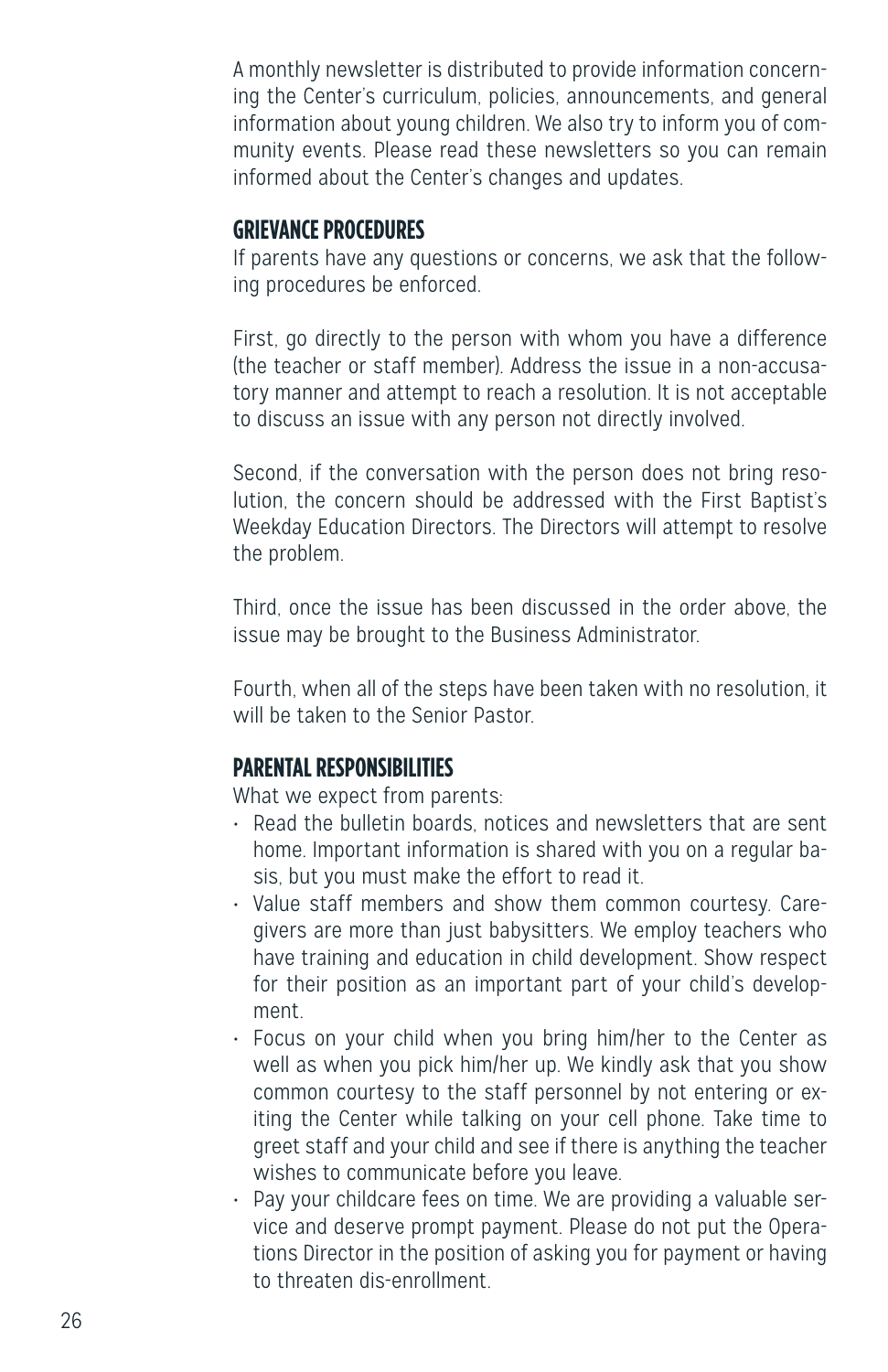- Make sure your children follow the Center's rules. If we ask that you not bring in toys or food, then, please do not allow your child to do this. This helps develop discipline and character in your child.
- Make sure your child is wearing appropriate clothing and shoes. Children will get dirty in childcare. It is not realistic to send them in good clothing and expect teachers to keep them clean. Make sure clothing is easy to remove if your child is in diapers or in the process of toilet training.
- Keep a sick child home. The State mandates health regulations to prevent the spread of infectious illness. Although it may seem inconvenient at times, these rules also keep YOUR child from being infected by others as well.
- Address concerns in a respectful way and to the appropriate person. Do not bad mouth staff to others – seek to resolve your problem with the appropriate person.
- Try to minimize your child's time in child care. Most children have had a full day after 8 hours and need to re-fuel emotionally by spending time with their family.
- Communicate with teachers about what is going on at home.
- Make sure children get a good night's rest so they are ready for their busy day.
- Pick children up on time. Staff needs to get home to their families as well.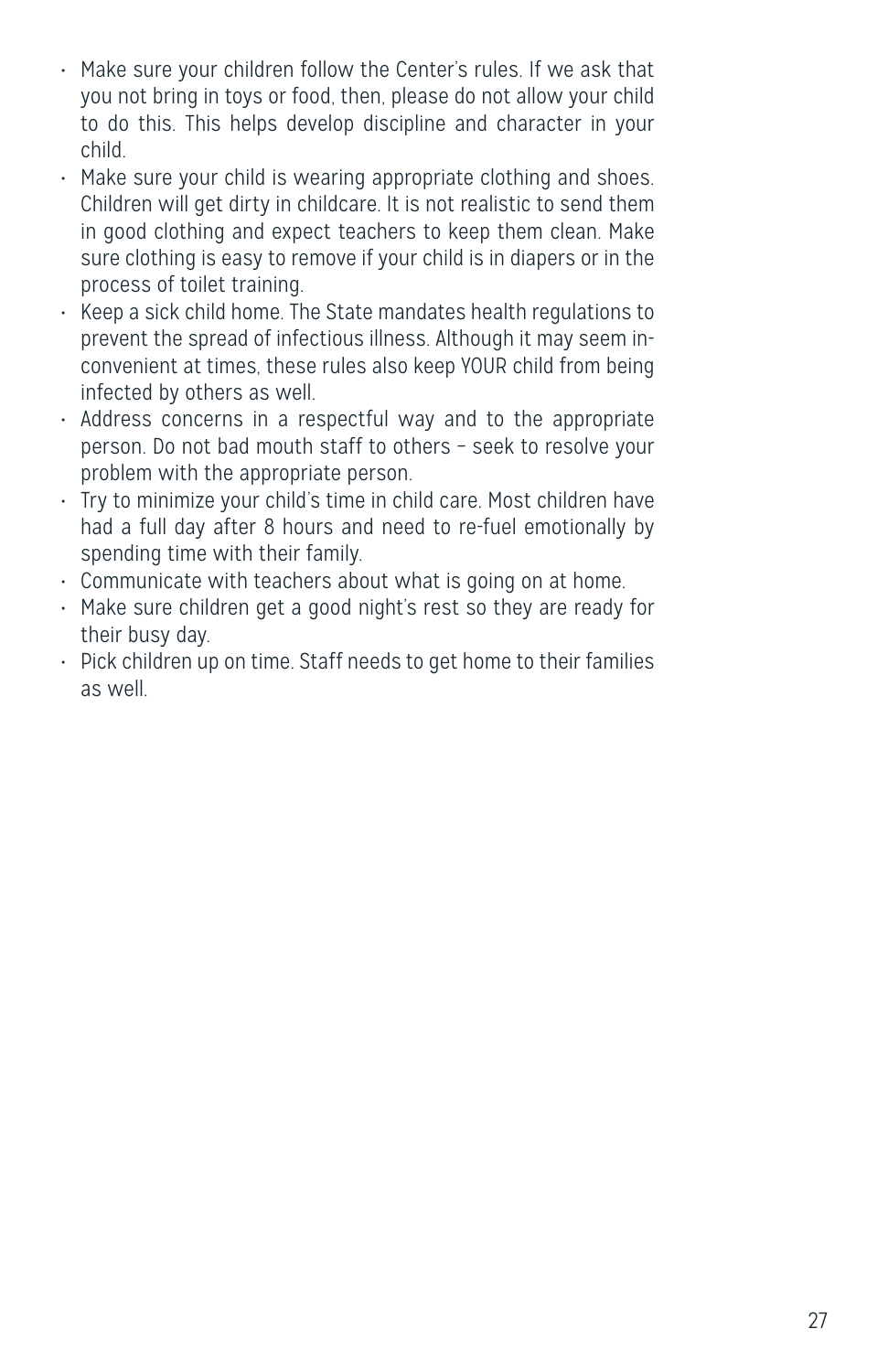## SUPPORT SERVICES

#### **DEVELOPMENTAL SCREENINGS**

All parents, upon enrolling their child, will receive a Screening Authorization Form. The Screening Form gives the parent/guardian the option of accepting or denying permission for Weekday Education to administer an Ages and Stages Questionnaire (ASQ) Developmental Screen to their child.

All children whose parents give permission will be screened during the first 45 days of enrollment, and those screening results will be shared with the parents in a conference. All parents will be asked to acknowledge the results of the ASQ when they sign their Conference Form.

All screening information will be kept confidential and placed in the child's cumulative file.

If a child scores below the cut off score in any given area, the child's parents will be notified. A referral to the Early Learning Coalition's Warm-Line will be recommended to the parents.

The Screening Form issued by the coalition will be utilized.

#### **HEARING AND VISION SCREENINGS**

The Early Learning Coalition offers free hearing and vision screening for any parents who wish to have one completed on their child. Look for more information in our monthly Newsletter or contact the Early Learning Coalition to set up a personal screening for your child.

#### **ENRICHMENT ACTIVITIES**

Extra-Curricular Activities are offered through outside businesses. These activities are not sponsored by Weekday, and all cost must be paid by participants directly to the organization. We do provide a separate payment box for these activities which is in the Main Office downstairs.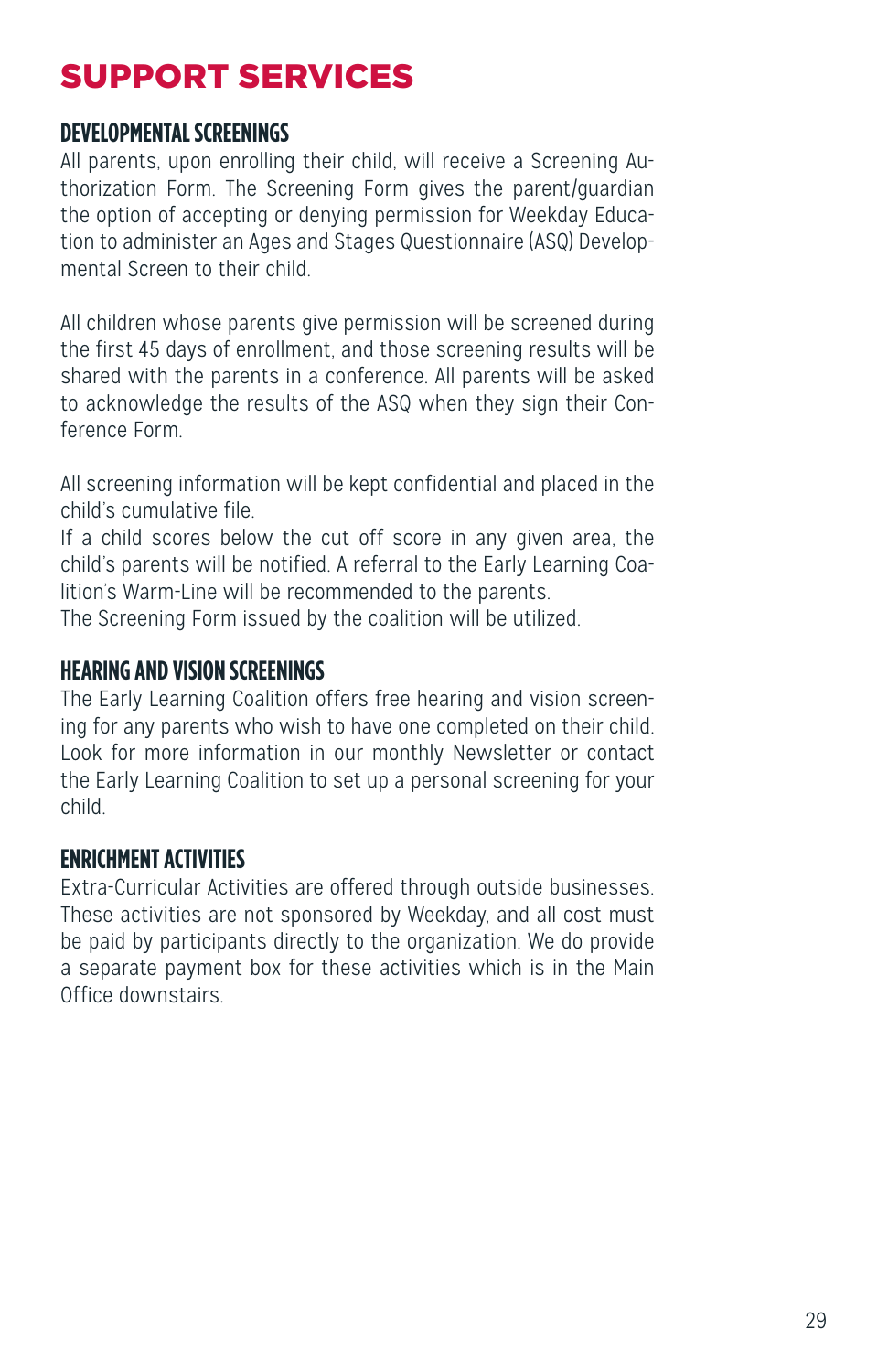

## WEEKDAY EDUCATION

Monday–Friday, 7:30AM–5:30PM P: 850.222.5470 x301 F: 850.201-5474 108 W. College Ave. Tallahassee, Florida 32301